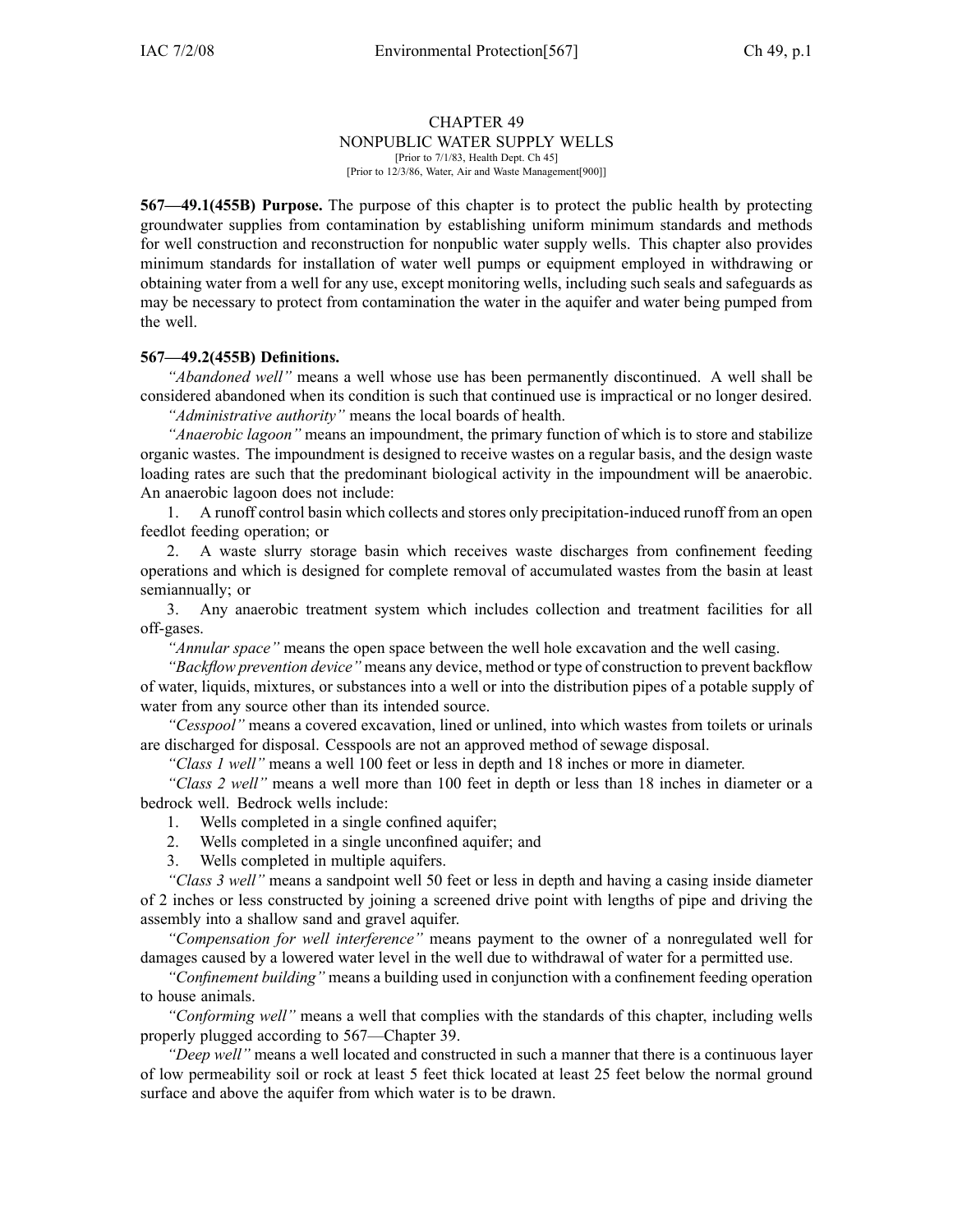*"Earthen manure storage basin"* means an earthen cavity, either covered or uncovered, which, on <sup>a</sup> regular basis, receives waste discharges from <sup>a</sup> confinement feeding operation if accumulated wastes from the basin are completely removed at least once each year.

*"Established grade"* means the permanen<sup>t</sup> point of contact of the ground to artificial surface with the casing or curbing of the well.

*"Formed manure storage structure"* means <sup>a</sup> structure, either covered or uncovered, used to store manure from <sup>a</sup> confinement feeding operation, which has walls and <sup>a</sup> floor constructed of concrete, concrete block, wood, steel, or similar materials. Similar materials may include, but are not limited to, plastic, rubber, fiberglass, or other synthetic materials. Materials used in <sup>a</sup> formed manure storage structure shall have the structural integrity to withstand expected internal and external load pressures.

*"Grout"* means <sup>a</sup> material used to seal the annular space between the casing and the borehole and shall consist of neat cement, concrete, high solids bentonite slurry, or hydrated bentonite chips.

*"Health-related problem"* means well water that contains any contaminant at <sup>a</sup> level that exceeds MCLs (maximum contaminant levels), or HALs (health advisory levels) as adopted by the department of natural resources.

*"Heavy drilling fluid"* means water used for drilling which because of the natural clay content of the borehole or by addition of bentonite grou<sup>t</sup> has <sup>a</sup> solids density of at least 10 percen<sup>t</sup> by weight or <sup>a</sup> mud weight of at least 9.25 lb/gal.

*"Low permeability material"* means <sup>a</sup> geological unit of unconsolidated material (usually clay or till) or bedrock (usually shale) that is all or partially saturated, and having permeability low enough (10-7 cm/sec) to give water in the aquifer artesian head.

*"Nonpublic water supply well"* means <sup>a</sup> well that does not supply <sup>a</sup> public water supply system.

*"Nonregulated well"* means <sup>a</sup> well used to supply water for <sup>a</sup> nonregulated use (a use of water less than 25,000 gallons per day which is not required to have <sup>a</sup> water use permit).

*"Open feedlot"* means an unroofed or partially roofed animal feeding operation in which no crop, vegetation, or forage growth or residue cover is maintained during the period that animals are confined in the operation.

*"Permitted use"* means <sup>a</sup> use of water in excess of 25,000 gallons per day which requires <sup>a</sup> water use permit pursuan<sup>t</sup> to 567—Chapters 50 through 52 and Iowa Code chapter 455B, division III, par<sup>t</sup> 4.

*"Pitless adapter"* means <sup>a</sup> device designed for attachment to one or more openings through <sup>a</sup> well casing. It shall be constructed so as to preven<sup>t</sup> the entrance of contaminants into the well through such openings, conduct water from the well, protect the water from freezing or extremes of temperature, and provide access to water system parts within the well.

*"Pitless unit"* means an assembly which extends the upper end of the well casing to above grade. It shall be constructed so as to preven<sup>t</sup> the entrance of contaminants into the well, conduct water from the well, and protect the water from freezing or extremes of temperature, and shall provide full access to the well and to water system parts within the well. It shall provide <sup>a</sup> pitless well cap for the top terminal of the well.

*"Public water supply"* means <sup>a</sup> system for the provision to the public of piped water for human consumption, if such system has at least 15 service connections or regularly serves an average of at least 25 individuals daily at least 60 days out of the year. The term includes (1) any collection, treatment, storage, and distribution facilities under control of the supplier of water and used primarily in connection with the system; and (2) any collection (including wells) or pretreatment storage facilities not under the control of the supplier which are used primarily in connection with the system.

*"Pump installer"* means <sup>a</sup> person certified by the department to perform pump services.

*"Pumps and pumping equipment"* means any equipment or materials, including seals, tanks, fittings and controls utilized or intended for use in withdrawing or obtaining water for any use.

*"Pump services"* means the installation, repair, and maintenance of water systems; modification of the upper terminus of <sup>a</sup> well; well plugging; well rehabilitation; or the construction of Class 3 wells.

*"Runoff control basin"* means an impoundment designed and operated to collect and store runoff from an open feedlot.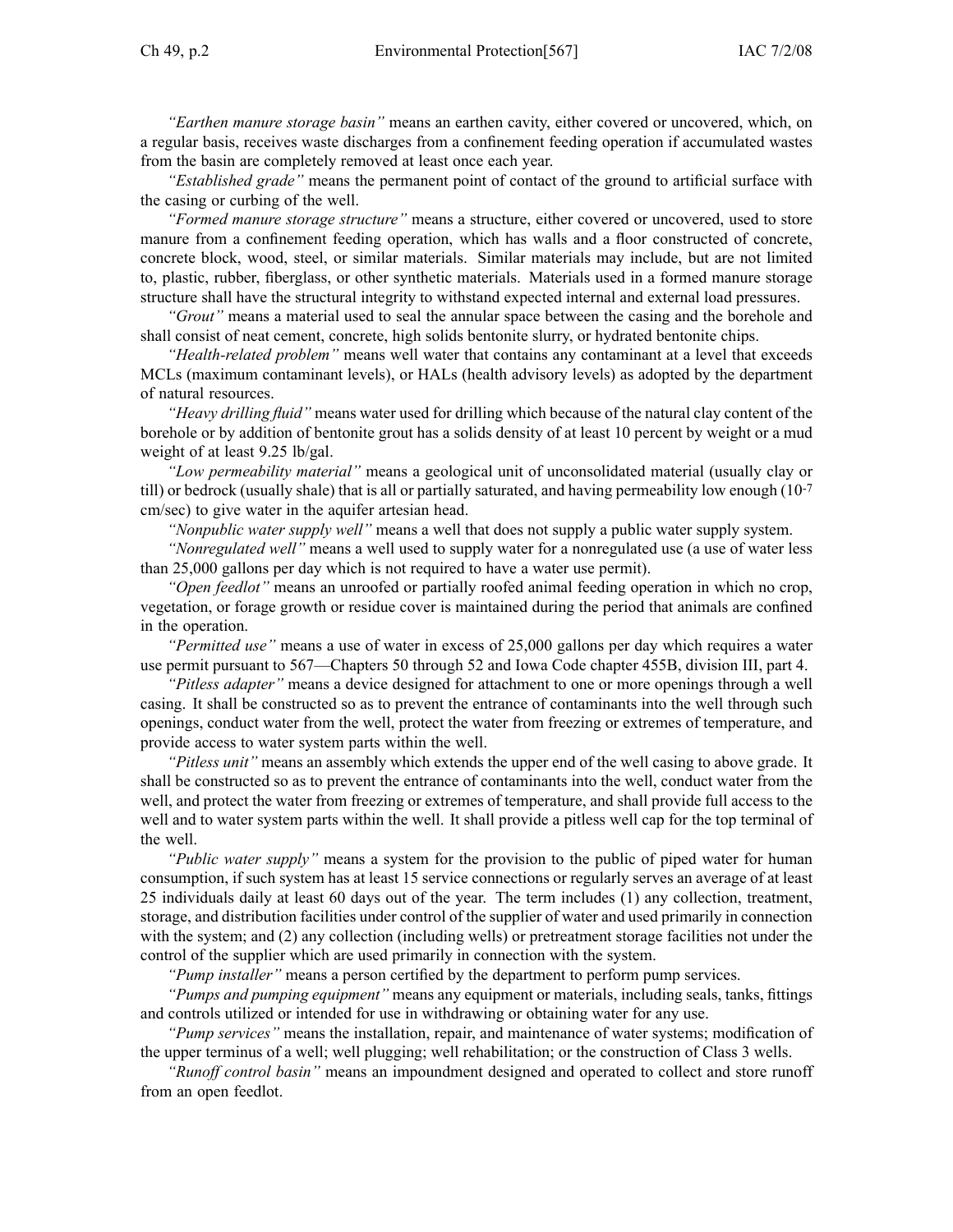*"Shallow well"* means <sup>a</sup> well located and constructed in such <sup>a</sup> manner that there is not <sup>a</sup> continuous layer of low permeability soil or rock (or equivalent retarding mechanism acceptable to the department) at least 5 feet thick, the top of which is located at least 25 feet below the normal ground surface and above the aquifer from which water is to be drawn.

*"Stuffing box"* means an approved receptacle in which packing may be compressed to form <sup>a</sup> watertight or airtight junction between two objects.

*"Upper terminus"* means the upper ten feet of the well casing as measured from the finished surface grade.

*"Water systems"* means any par<sup>t</sup> of the mechanical portion of <sup>a</sup> water well that delivers water from the well to <sup>a</sup> valve that separates the well from the plumbing system. "Water systems" includes the pump, drop pipe to the well, electrical wire from the pump to the first electrical panel or connection outside the casing, piping from the well to the pressure tank or first valve outside the casing, pitless unit or adapter, and all related miscellaneous fittings necessary to operate the pump. "Water systems" does not include any outside piping to other buildings and does not include the piping that carries the water in the remainder of the distribution system.

*"Well"* means any excavation that is drilled, cored, driven, dug, bored, augered, jetted, washed or is otherwise constructed for the purpose of exploring for groundwater, monitoring groundwater, utilizing the geothermal properties of the ground, or extracting water from or injecting water into the aquifer. "Well" does not include an open ditch, drain tiles, an excavation made for obtaining or prospecting for oil, natural gas, minerals, or products mined or quarried, lateral geothermal heat exchange systems less than 20 feet deep, nor temporary dewatering wells such as those used during the construction of subsurface facilities only for the duration of the construction.

*"Well construction"* means constructing <sup>a</sup> water well and installing necessary casing, screen, liners, grout, seals, and other appurtenances.

*"Well driller"* means <sup>a</sup> person certified by the department to perform well drilling services.

*"Well drilling services"* means new well construction, well reconstruction, well repair, well rehabilitation, installation of pitless equipment, or well plugging.

*"Well liner"* means <sup>a</sup> pipe used to line the inside of <sup>a</sup> well hole but not designed to hold hydraulic or structural loading. Liners must be installed within <sup>a</sup> casing or in an ungrouted open borehole.

*"Well plugging"* means the closure of an abandoned well with plugging materials by procedures which will permanently seal the well from contamination by surface drainage and permanently seal off the well from contamination into an aquifer. "Well plugging" includes the proper application of filling and sealing materials.

*"Well reconstruction"* means modification of the original construction of <sup>a</sup> well. "Well reconstruction" includes, but is not limited to, deepening the well, installing <sup>a</sup> liner, installing or replacing <sup>a</sup> screen with one of <sup>a</sup> different diameter or length, installing <sup>a</sup> pitless adapter, extending the casing, or hydrofracturing <sup>a</sup> well. Replacing <sup>a</sup> screen with one of identical diameter and length or replacing <sup>a</sup> pitless adapter is considered repair, not reconstruction.

*"Well rehabilitation"* means the physical or chemical cleaning of <sup>a</sup> well.

*"Well seal"* means <sup>a</sup> device used to cover or seal <sup>a</sup> well that establishes or maintains <sup>a</sup> junction between the casing of the well and the piping, electric conduit or equipment installed, so as to preven<sup>t</sup> water or other foreign material from entering the well at the uppermos<sup>t</sup> terminal.

1. "Well cap" means <sup>a</sup> snug-fitting, watertight device used above flood level that excludes dust and vermin and allows for screened venting.

2. "Sanitary seal" means <sup>a</sup> watertight fitting which uses mechanical compression that is installed on wells that terminate in <sup>a</sup> wellhouse.

*"Well services"* means both well drilling services and pump services.

**567—49.3(455B) Applicability.** The provisions contained herein apply to all nonpublic water supply wells constructed for the purpose of domestic, livestock, irrigation, recreation, and commercial or industrial use. They shall also apply to existing water wells undergoing reconstruction.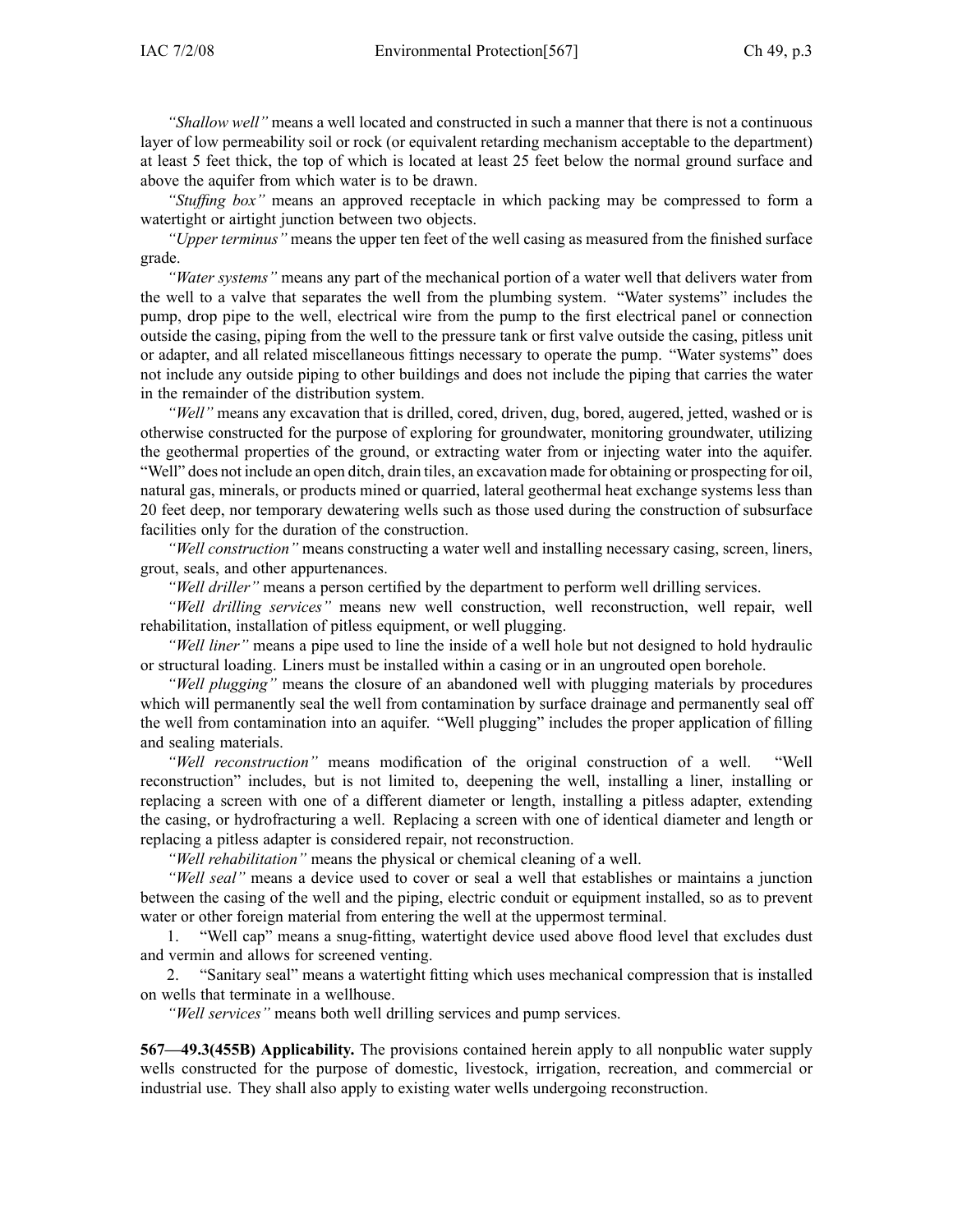Ponds and surface water supplies are not covered by these standards. Information regarding use of these sources of water should be sought from the administrative authority prior to the development of the sources.

**49.3(1)** *Nonconforming well construction installations.* Certified well drilling contractors shall ensure that the reconstruction of nonconforming wells adheres to all applicable provisions of this chapter or to comparable construction or installation requirements approved by the administrative authority.

When any construction or reconstruction is done on a nonconforming feature of a well, that feature shall be upgraded and brought into compliance with the material and installation standards contained in this chapter.

**49.3(2)** *Nonconforming water system installations.* Certified pump installers shall ensure that the reconstruction or repair of nonconforming water systems adheres to all applicable provisions of this chapter or to construction or installation requirements approved by the administrative authority. When pump services are to be performed on <sup>a</sup> well that has <sup>a</sup> contamination problem, the wellshall be upgraded and shall be brought into compliance with installation standards contained in this chapter. When pump services are to be performed on <sup>a</sup> well that does not have <sup>a</sup> contamination problem, the well may be pu<sup>t</sup> back into service with nonconforming features. However, the certified installer shall notify the owner of the well in writing of the defects with recommendations as to what should be done to correct these deficiencies.

**49.3(3)** *Exemptions.* This chapter shall not apply to public water supply wells, horizontal heat pump installations, elevator shafts, underground storage tank monitoring wells as covered under 567—Chapter 135, or monitoring wells for solid waste disposal facilities as covered in 567—Chapter 110.

**567—49.4(455B)** General. The administrative authority shall have the authority to visit well sites during any phase of the work without prior notice. The administrative authority shall by rule require the issuance of permits and the submission of water well logs. No well construction or reconstruction shall be initiated until <sup>a</sup> permit has been issued by the proper authority. The administrative authority may also require posting of performance bonds and collection and submission of other data. The issuance of permits is covered in 567—Chapter 38 and shall be coordinated with the water withdrawal permits issued by the Iowa department of natural resources as covered in 567—Chapters 51 and 52. All well services shall be performed by <sup>a</sup> certified well contractor or the property owner as specified in 567—Chapter 82.

It shall be the responsibility of the certified well contractor to ensure that <sup>a</sup> well construction permit has been issued prior to initiation of well construction or reconstruction. Itshall also be the responsibility of the certified well contractor to ensure that all well services are performed in accordance with the provisions of this chapter.

**567—49.5(455B) Variances.** Variances to these rules may be granted by the administrative authority if sufficient information is provided to substantiate equal protection and the need for such action. Variance requests and reasoning shall be in writing. Variance approvals or rejections shall also be in writing. Where permitting authority has not been delegated to the county, the department will review and gran<sup>t</sup> or deny any variance requests within that jurisdiction.

**567—49.6(455B) Location of wells.** Wells shall be located with consideration given to the lot size, contour, porosity and absorbency of the soil, local groundwater conditions, flooding, and other factors necessary to implement the rules. The lack of specific distances to other possible sources of contamination, such as refuse disposal sites and high-pressure gas lines, does not minimize their potential hazard. These must be evaluated in each particular situation and <sup>a</sup> distance arrived at that is based on pertinent facts. The well contractor shall consult the administrative authority for assistance in determining <sup>a</sup> proper distance in such cases.

**49.6(1)** *Minimum distances.* The following minimum lateral distances shall apply for the common sources of contamination listed in the following table.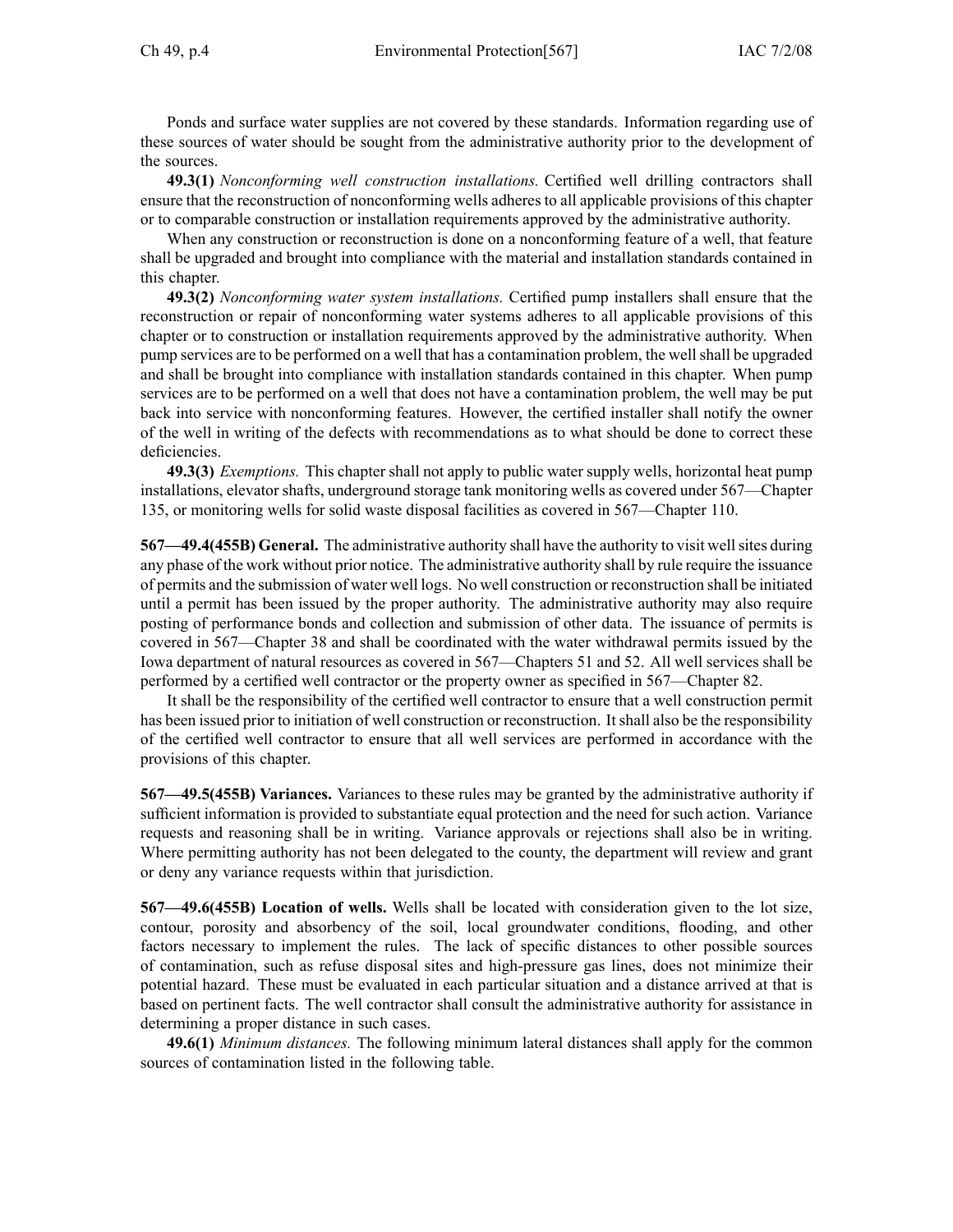| Sources of Contamination<br>Distance (feet)<br>Shallow Well<br>Deep Well<br>Formed manure storage structure,                                                                                             |  |
|----------------------------------------------------------------------------------------------------------------------------------------------------------------------------------------------------------|--|
|                                                                                                                                                                                                          |  |
|                                                                                                                                                                                                          |  |
| confinement building, feedlot solids settling facility, open<br>feedlot<br>200<br>100                                                                                                                    |  |
| 400<br>200<br>Public water supply well                                                                                                                                                                   |  |
|                                                                                                                                                                                                          |  |
| All Wells                                                                                                                                                                                                |  |
| Earthen manure storage basin, runoff control basins and anaerobic lagoons                                                                                                                                |  |
| (see subrule $49.6(2)$ below)<br>1000                                                                                                                                                                    |  |
| 400<br>Domestic wastewater lagoon                                                                                                                                                                        |  |
| Sanitary landfills<br>1000                                                                                                                                                                               |  |
| Preparation or storage area for spray materials, commercial fertilizers or chemicals<br>that may result in groundwater contamination<br>100                                                              |  |
| 1000<br>Drainage wells                                                                                                                                                                                   |  |
| 10<br>Conforming wells                                                                                                                                                                                   |  |
| Nonconforming wells<br>100                                                                                                                                                                               |  |
| Soil absorption field, any sewage treatment system with an open discharge, pit<br>privy or septic tank discharge line (not conforming to 567—Chapter 69)<br>100                                          |  |
| Septic tank, concrete vault privy, sewer of tightly joined tile or equivalent material,<br>sewer-connected foundation drain, or sewers under pressure<br>50                                              |  |
| Sewer of cast iron with leaded or mechanical joints, sewer of plastic pipe with<br>glued or compression joints, independent clear water drains, cisterns, well pits, or<br>pump house floor drains<br>10 |  |
| 10<br>Hydrants                                                                                                                                                                                           |  |
| Property lines (unless a mutual easement is signed and recorded by both parties)<br>4                                                                                                                    |  |
| Liquid hydrocarbon storage tanks<br>100                                                                                                                                                                  |  |
| 25<br>Ditches, streams, ponds, or lakes                                                                                                                                                                  |  |
| 10<br>Frost pit                                                                                                                                                                                          |  |

#### Table 49.6(1) Minimum Lateral Distances

**49.6(2)** *Exception to minimum lateral distances.* The minimum separation distance between <sup>a</sup> well and an anaerobic lagoon, earthen manure slurry storage basin, earthen manure storage basin, or runoff control basin shall be 400 feet if the lagoon or basin was permitted by the department after January 1, 1989, or if the applicant demonstrates through percolation testing that the seepage loss through the lagoon or basin does not exceed 1/16 inch per day (0.0625 inch/day). The percolation test shall meet the requirements of ASTM-1587 and 567—subrule 65.15(11).

**49.6(3)** *Frost pits.* Wells are not permitted to be located within frost pits. Frost pits that do not contain wells are permitted for the purpose of housing pressure tanks and valves, for example, provided the frost pits are not located closer than ten feet from any well.

**49.6(4)** *Relation to buildings.* The wellshall be located so that no building interferes with reasonable access for cleaning, treatment, repair, testing, inspection and other maintenance. Wells shall not be located in basements.

**49.6(5)** *Easements.* No well shall be located on <sup>a</sup> property not owned by the well owner unless an easement allowing such placement is reviewed and approved by the administrative authority and the easement is legally recorded.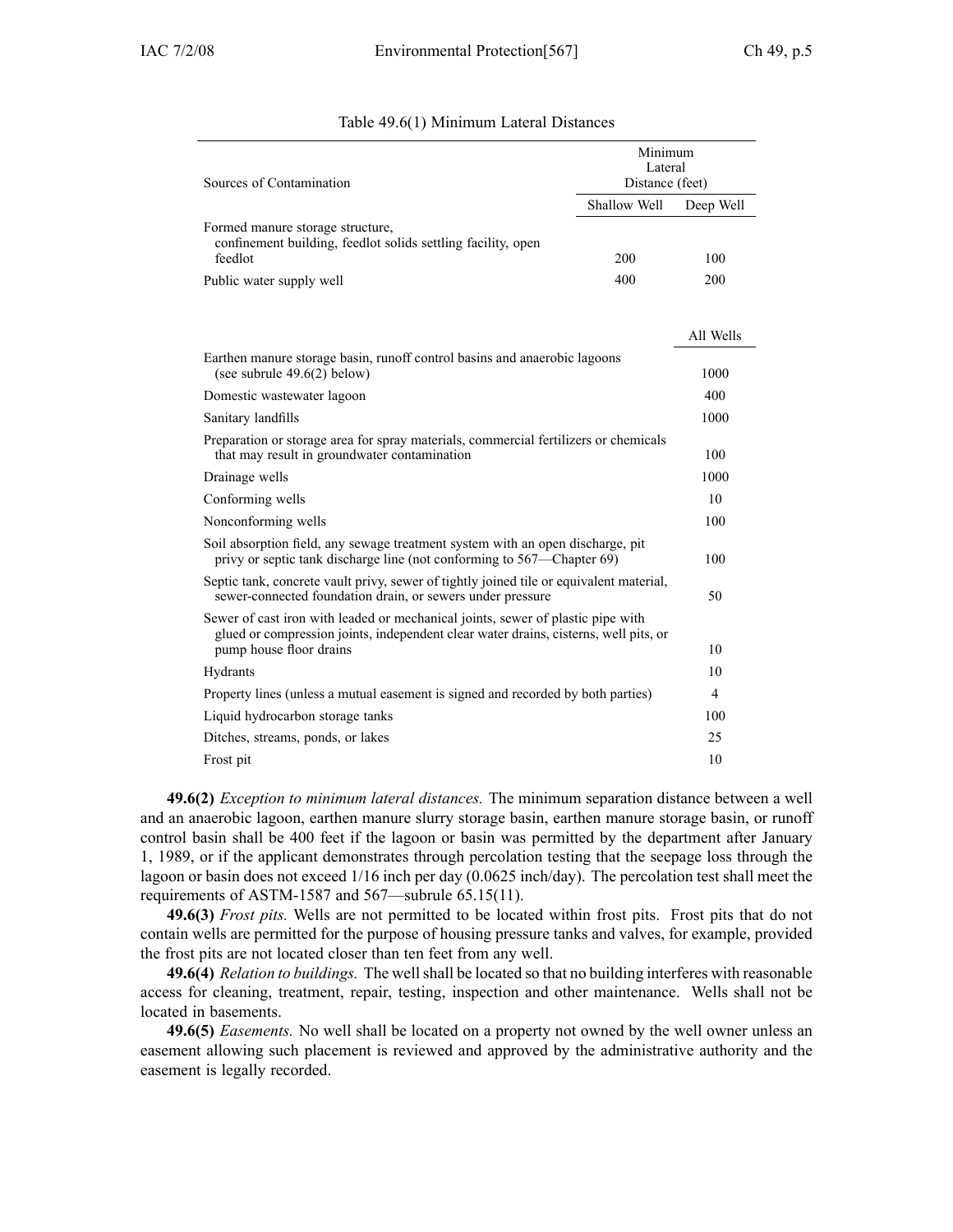**567—49.7(455B) General construction requirements.** Wells shall be planned and constructed to adapt to the geologic and groundwater conditions of the proposed well site to ensure reasonable utilization of every natural protection against contamination of the water-bearing formation(s) and the exclusion of possible sources of contamination, to attempt to produce bacterially safe water which is free of health-related problems.

**49.7(1)** *Water used in construction.* Water used in the construction process shall be obtained from <sup>a</sup> potable water source that will not result in contamination of the well. Water used for drilling shall be treated with 3 pints of 5.25 percen<sup>t</sup> sodium hypochlorite solution per 100 gallons of water or 0.25 pounds of 65 percen<sup>t</sup> calcium hypochlorite per 100 gallons of water or other additives to produce an equivalent concentration of chlorine residual (50 ppm).

**49.7(2)** *Wellhead.* The upper terminal casing of all wells shall extend at least 12 inches above established grade or pump house floor, or the 100-year flood level, whichever is higher. A well cap or sanitary seal shall be installed immediately following well completion. A well cap shall be used on an exposed well, <sup>a</sup> sanitary seal only on <sup>a</sup> well terminating within <sup>a</sup> wellhouse. Any openings in the cap or seal, such as for pump wiring or water depth measurement, shall be properly grommeted or sealed excep<sup>t</sup> properly screened and oriented vent openings.

The ground surface immediately adjacent to the well casing shall be compacted and graded so that surface water is diverted away from the casing. Well platforms are not recommended other than those used as pump house floors as indicated in 49.12(2).

**49.7(3)** *Criteria for well interference protection.* 567—Chapter 54 provides an administrative process for owners of nonregulated wells to receive compensation for well interference caused by permitted uses. To be eligible for compensation due to well interference, nonregulated wells constructed after July 1, 1986, must be constructed to allow for some potential well interference.

Allowance for potential well interference is accomplished by constructing <sup>a</sup> nonregulated well to anticipate <sup>a</sup> lowering of the static head of the well which may be caused by interference from <sup>a</sup> nearby permitted use well.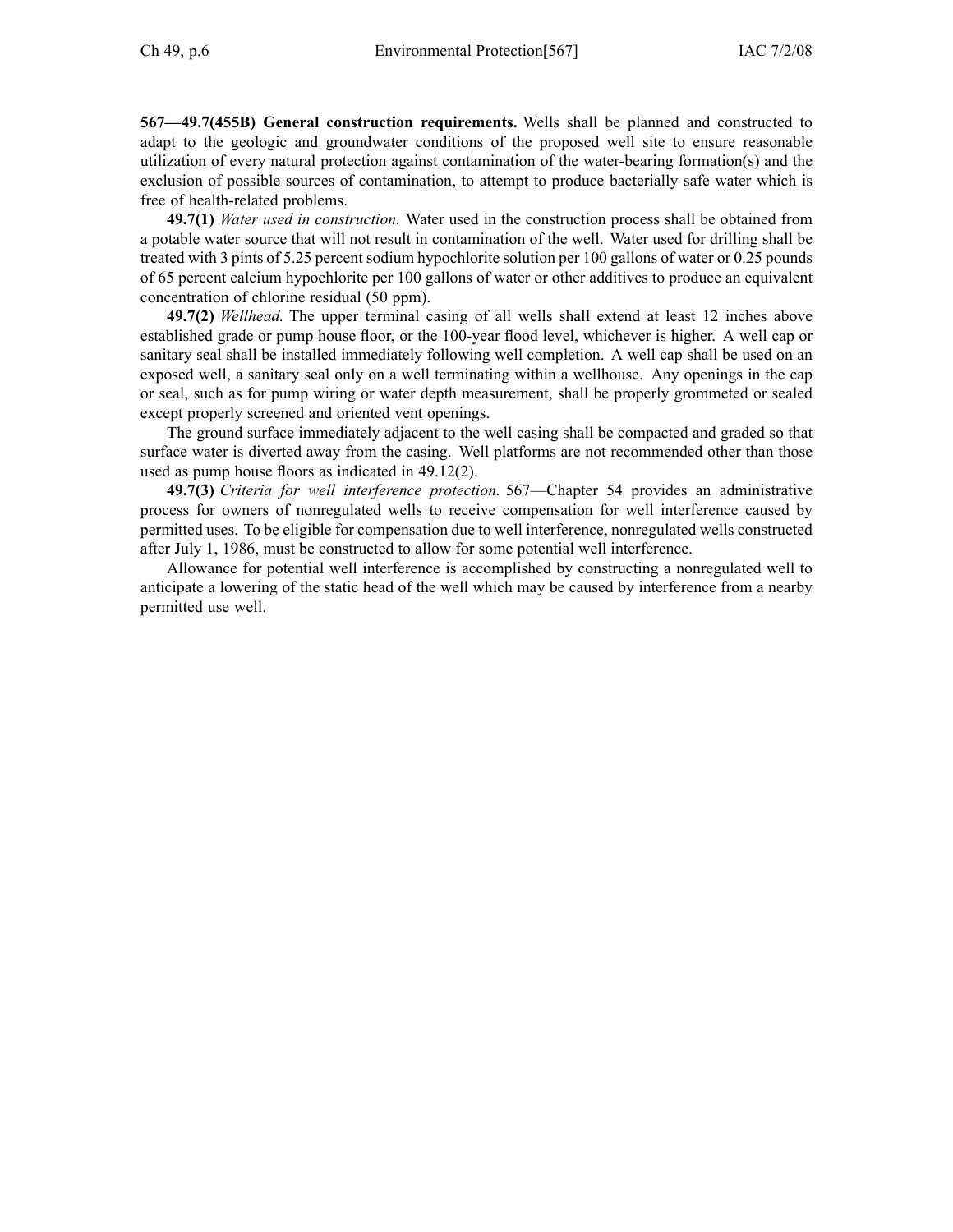*a.* The well must be drilled deep enough to allow for setting the pump at least 10 feet or half the normal pumping drawdown, whichever is greater, below the initial recommended setting depth.

*b.* If the well draws from an unconfined aquifer, the static water level may drop to half the saturated thickness of the aquifer before well interference is considered, if the calculation in *"a"* above should indicate <sup>a</sup> shallower depth. Shallow aquifers that are only slightly confined may be classified as unconfined aquifers for this purpose.

*c.* Where <sup>a</sup> well penetrates <sup>a</sup> confined aquifer, the static water level is protected only to the top of the aquifer if the calculation in *"a"* above should indicate <sup>a</sup> deeper level.

*d.* Protected levels for flowing wells will be considered the top of the confined aquifer or 100 feet below the surface, whichever is higher. Flowing wells must be constructed to accommodate <sup>a</sup> pump capable of supplying <sup>a</sup> sufficient water supply at protected levels.



The well design also needs to consider drought and reduced well efficiency. (Additional information is contained in 567—Chapter 54.)

A well that is used to withdraw more than 25,000 gallons of water per day requires <sup>a</sup> water use permit from the Iowa department of natural resources. Upon obtaining such <sup>a</sup> permit, the well is called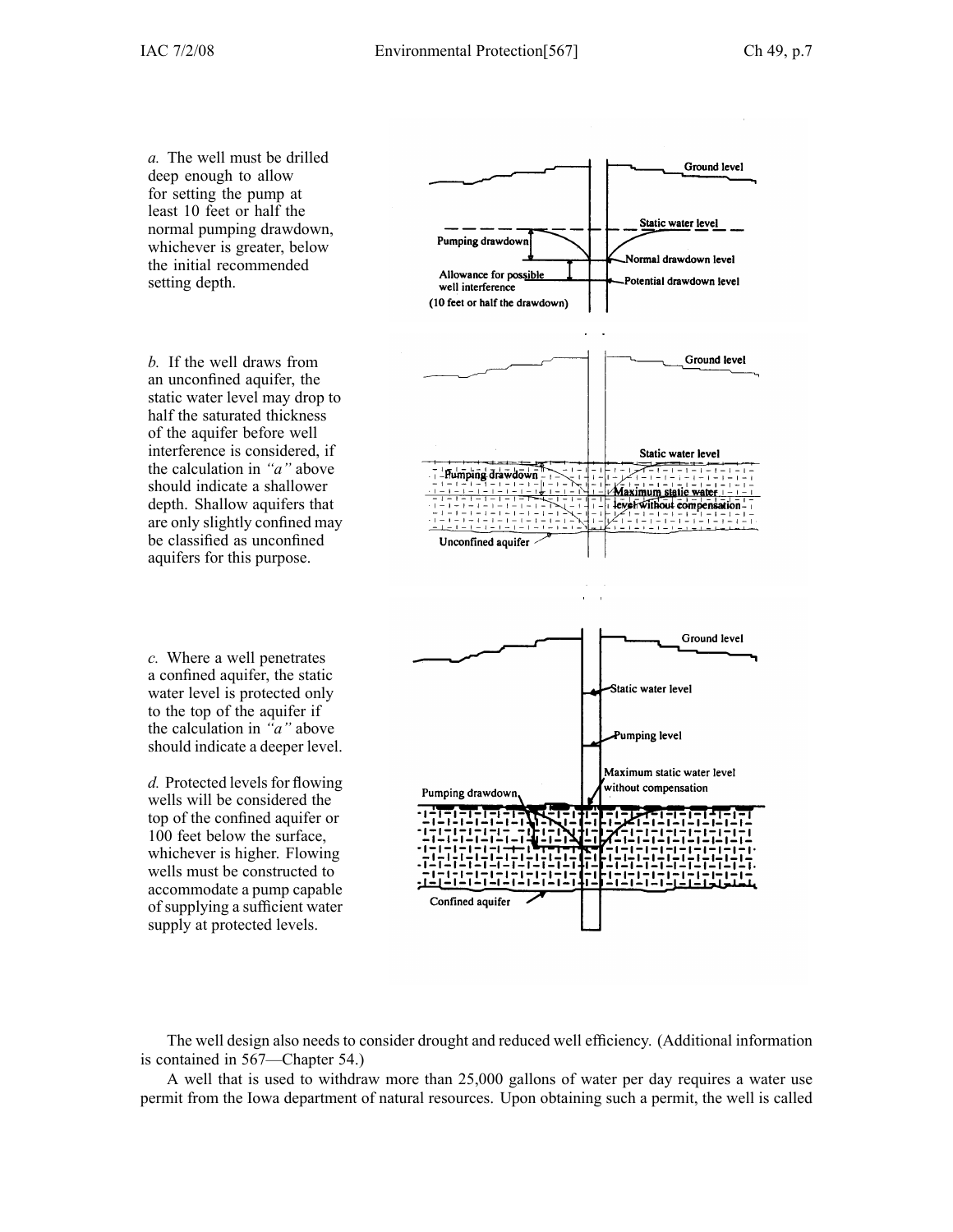<sup>a</sup> permitted use. If <sup>a</sup> permitted use exists prior to the construction of <sup>a</sup> well without <sup>a</sup> water use permit, no compensation for well interference will be allowed unless <sup>a</sup> significant change in the permitted use occurs. A physical change to withdrawal facilities may be considered <sup>a</sup> significant change to <sup>a</sup> permitted use (e.g., moving the withdrawal location, installing <sup>a</sup> new well, or installing <sup>a</sup> higher capacity pump). A person desiring to construct <sup>a</sup> well not requiring <sup>a</sup> water use permit should first obtain information concerning nearby permitted use wells. The department of natural resources will provide information on permitted use wells upon request.

**49.7(4)** *Access por<sup>t</sup> for measurement of water levels.* Permitted use wells shall be equipped with an access port having a minimum diameter of  $\frac{3}{4}$  inch. The access port shall be fitted with a threaded cap or plug and be located to allow insertion of <sup>a</sup> steel tape or electric probe into the well for measurement of water levels. When <sup>a</sup> spool type of pitless adapter is used which obstructs clear access to the water, <sup>a</sup>  $\frac{3}{4}$ -inch pipe shall be attached to the spool and brought to the surface below the well cap to allow water level measurements. Wells not requiring <sup>a</sup> water use permit should be constructed with an access por<sup>t</sup> for water level measurement for possible future well interference concerns.

**49.7(5)** *Interconnection of aquifers.* There may be local confining beds that serve an important protective function*.* Permitted use wells shall use casing and grouting to maintain <sup>a</sup> hydraulic separation between distinct aquifers separated by confining intervals. Extreme caution should be exercised in the construction of non-permitted use wells if allowing the well to connect aquifers across confining intervals, particularly in areas where that would open the aquifer to surficial contamination, i.e., in areas where the upper rock unit is unconfined or contains less than 40 feet of unconsolidated materials. The administrative authority shall be consulted for possible local regulations when interconnection of aquifers across confining intervals is anticipated.

#### **567—49.8(455B) Types of well construction.**

#### **49.8(1)** *Drilled wells.*

#### *a. Drilled wells in unconsolidated materials.*

(1) Depth. In no case shall less than 20 feet of permanen<sup>t</sup> casing be installed in wells drilled in unconsolidated materials. If the alluvial aquifer where the water is to be drawn from is covered by less than 40 feet of low permeability materials, the well screen shall be set at the bottom of the water-bearing aquifer or at least 60 feet from the surface. (Deeper depths may be required if nitrate contamination is excessive.) If more than 40 feet of low permeability materials are presen<sup>t</sup> above the aquifer, the casing shall extend down at least to the top of the aquifer.

(2) Grouting. Grout shall be placed to <sup>a</sup> minimum depth of 40 feet or along the full length of the casing where less than 40 feet of casing is set. Grouting the full length of the casing below 40 feet may be necessary to isolate any contaminated water lenses or aquifers. If <sup>a</sup> layer of low permeability material at least 5 feet thick is encountered less than 40 feet from the surface, the grou<sup>t</sup> may be terminated no less than 5 feet below the top of this low permeability material, but in no case less than 20 feet from the ground surface. Grout must be placed in accordance with 49.9(3), excep<sup>t</sup> when driving casing. When driving casing <sup>a</sup> #8 mesh bentonite or bentonite grou<sup>t</sup> must be maintained around the outside of the casing. The bottom of driven casing must be equipped with <sup>a</sup> drive shoe.

(3) Annular space. The diameter of the borehole shall be at least 3 inches greater than the outside diameter of the well casing to the minimum grouting depth. When steel well casing pipe is installed using percussion methods, the annular space shall be at least 5 inches greater than the outside diameter of the well casing to <sup>a</sup> minimum depth of 25 feet.

(4) If the depth of casing is greater than 40 feet, the annular space below 40 feet may be filled with heavy drilling fluid taken from the borehole as long as the top 40 feet of annular space is properly grouted. In this case, the annular space below 40 feet shall be kept as small as possible to avoid settling.

*b. Drilled wells in consolidated material.*

(1) Minimum casing depth. Casing shall extend to <sup>a</sup> depth of at least 40 feet and be seated in firm rock. When the uppermos<sup>t</sup> bedrock consists of creviced limestone or dolomite that does not produce water, the casing shall extend through the creviced formation, be seated in firm rock and be properly grouted.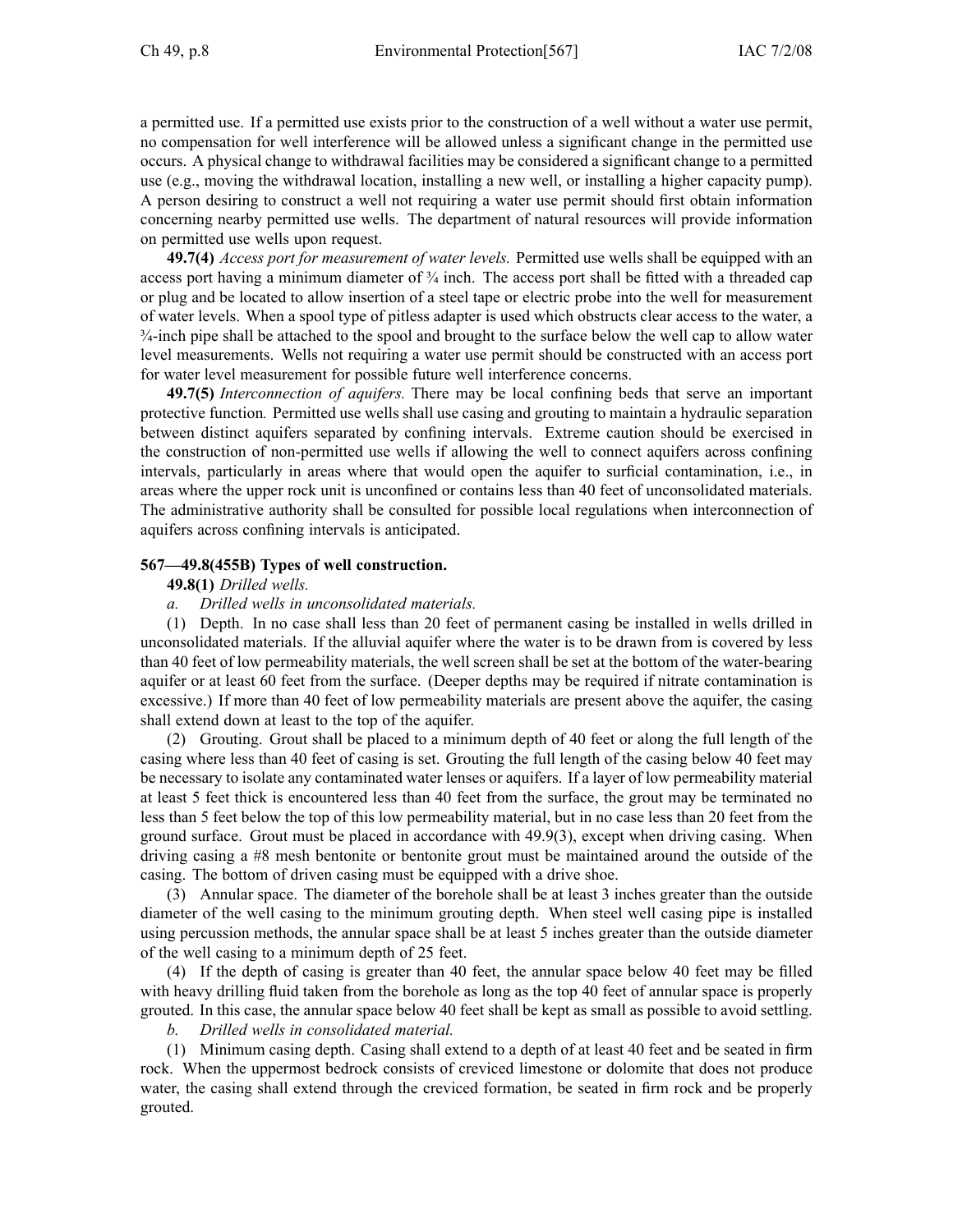(2) Grouting. For bedrock wells, full-length grouting of the casing isstrongly recommended. Grout shall be placed to <sup>a</sup> minimum depth of 40 feet in accordance with 49.9(3), excep<sup>t</sup> when driving casing using percussion or casing-hammer/rotary drilling. When driving casing, #8 mesh bentonite or bentonite grou<sup>t</sup> must be maintained around the outside of the casing. The bottom of driven casing must be equipped with a drive shoe. If a layer of low permeability material at least 5 feet thick is encountered less than 40 feet from the surface, the grou<sup>t</sup> may be terminated no less than 5 feet below the top of this low permeability material, but in no case less than 20 feet from the ground surface. Where local conditions warrant, the administrative authority may require more extensive grouting to protect any aquifer(s) that are penetrated.

(3) Annular space. The borehole shall be at least 3 inches greater than the outside diameter of the well casing for the upper 40 feet or the minimum grouting depth. When steel casing pipe is installed using percussion, or casing-hammer/rotary methods, the annular space shall be at least 5 inches greater than the outside diameter of the well casing to <sup>a</sup> minimum depth of 25 feet. When bedrock wells are full-length pressure-grouted through the casing, the borehole diameter shall be 3 inches larger than the outside diameter of the casing for the minimum depth of at least 25 feet.

(4) If the depth of casing is greater than 40 feet, the annular space below 40 feet may be filled with heavy drilling fluid taken from the borehole as long as the top 40 feet of annular space is properly grouted. In this case, the annular space below 40 feet shall be kept as small as possible to avoid settling.

(5) In fractured rock, where circulation of slurry cannot be maintained, grouting may be done with bentonite chips. The chips shall be hydrated with one gallon of water per bag of bentonite.

**49.8(2)** *Bored and augered wells in unconsolidated materials.* For bored or augered wells with concrete or clay tile casings at least 18 inches in diameter, buried-slab construction is required.

*a. Casing.* The concrete or vitrified clay pipe casing shall be terminated not lessthan 10 feet below ground surface and extend to <sup>a</sup> minimum depth of 20 feet. The casing shall be fitted with <sup>a</sup> reinforced concrete or steel plate into which <sup>a</sup> watertight steel or thermoplastic casing is firmly imbedded in or connected to <sup>a</sup> pipe cast or welded into the plate. This casing shall be at least 5 inches in diameter and shall extend from the plate to not less than 12 inches above established grade or the 100-year flood level, whichever is higher. A pitless adapter shall be installed below frost depth on the newly installed plastic or steel casing.

*b. Backfilling annular space.* A 12-inch grou<sup>t</sup> seal shall be poured over and around the plate. The annular space between the steel or thermoplastic casing and the borehole shall be backfilled with clean compacted soil free of debris or large organic material. During the backfilling process, the earth shall be thoroughly tamped to minimize settling. Grading around the well shall then be accomplished in accordance with subrule 49.7(2).

**49.8(3)** *Driven and direct push wells.* Sandpoint wells are typically constructed in sandy areas with <sup>a</sup> high water table. Groundwater in these areas is often susceptible to contamination. This type of construction is not recommended for potable water supply. Sandpoint wells shall meet the requirements of this chapter excep<sup>t</sup> for casing depth and grouting requirements.

**49.8(4)** *Flowing artesian wells.* Drilling operations shall extend into but not through the formation confining the water. The casing shall then be installed and the annular space full-length pressure-grouted and allowed to set. After the grou<sup>t</sup> is set, the drill hole shall be extended into the confined water-bearing formation. Flow control from the well shall be provided by valved pipe connections or <sup>a</sup> receiving tank set at an altitude corresponding to that of the artesian head. Under no circumstances shall the water flow uncontrolled to waste. A direct connection between the discharge pipe and <sup>a</sup> receiving tank, sewer, or other source of contamination is prohibited.

**567—49.9(455B) Material standards.** All materials utilized in well water construction shall conform to the standards of the American Water Works Association (AWWA), the American Petroleum Institute (API), the American Society for Testing and Materials (ASTM), and the National Ground Water Association (NGWA) excep<sup>t</sup> as modified by these standards.

**49.9(1)** *Water well casing.*

1 *a. Steel well casing and couplings.*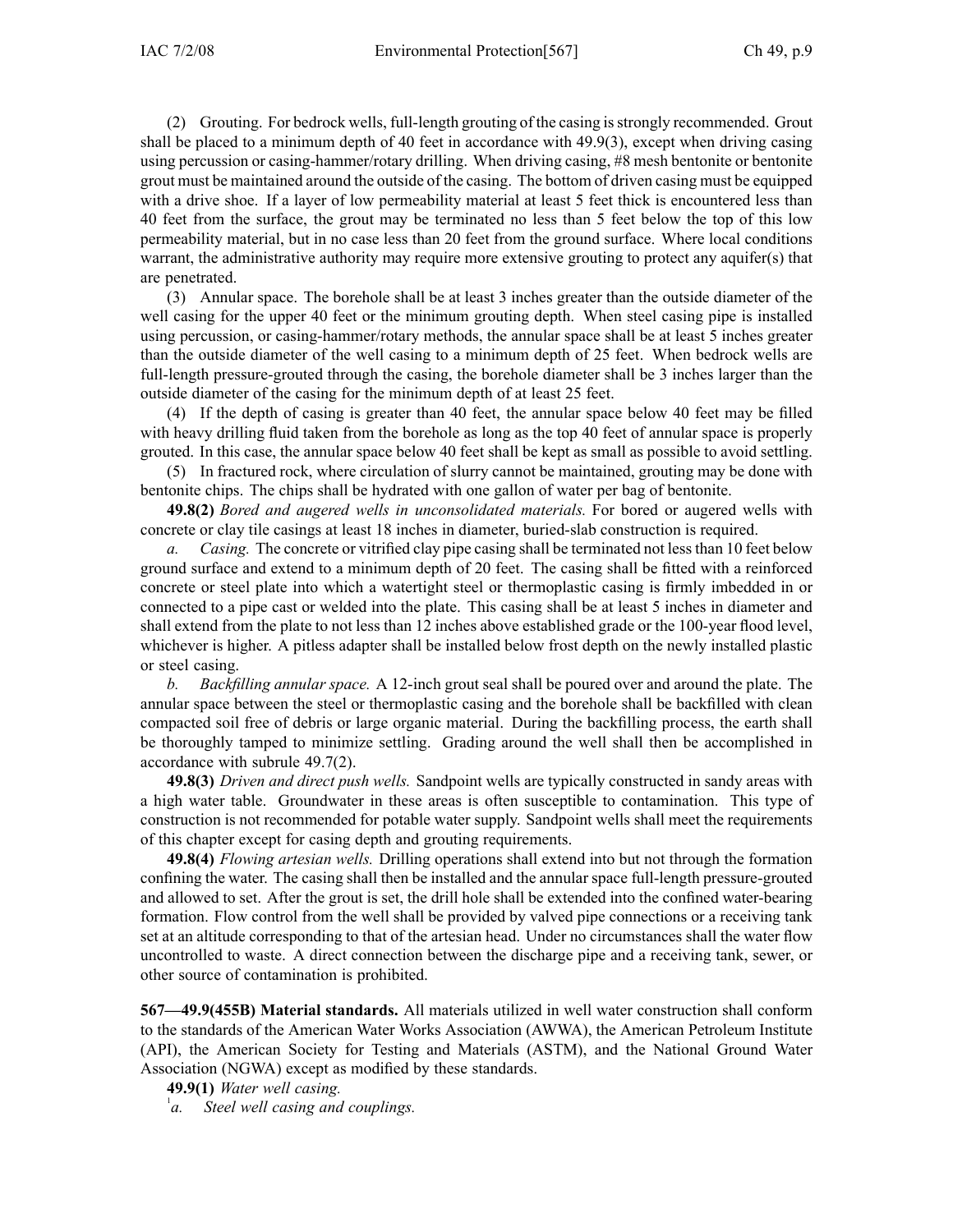(1) Steel well casing pipe shall have the dimensions and weights specified in Table 49.9(1)*"a"*(4). Well casing pipe shall be new steel pipe meeting one of the following standards:

- 1. ASTM A 53-96,
- 2. ASTM A 106-95,
- 3. ASTM A 589-95a Type I, II or III,
- 4. API 5CT (5th Edition, 4/1/95),
- 5. API 5D (3rd Edition, 8/1/92), or
- 6. API 5L (41st Edition, 4/1/95).

(Copies of these standards are available for inspection at the Des Moines office of the department of natural resources records center or may be obtained for personal use from the American Society for Testing and Materials, 100 Barr Harbor Drive, West Conshohocken, Pennsylvania 19428-2959, or the American Petroleum Institute, 1220 L Street NW, Washington, DC 20005.)

(2) Each length of casing shall be legibly marked in accordance with API or ASTM marking specifications showing the manufacturer's or processor's name or trademark, size in inches, weight in pounds per foot, whether seamless or welded (type of weld) and the API or ASTM specification or trade monogram.

- (3) All casing pipe joints shall be watertight welded construction or threaded couplings.
- (4) Minimum casing pipe and coupling weights and dimensions are as follows:

| Weight (lbs/ft)<br>Couplings |             |       |                                                      |          |          |             |          |             |
|------------------------------|-------------|-------|------------------------------------------------------|----------|----------|-------------|----------|-------------|
| <b>Size</b>                  | Threads $&$ | Plain | Pipe<br>Thickness<br>Internal<br>Threads<br>External |          |          |             | External | Length      |
| (inches)                     | Coupling    | End   | (inches)                                             | Diameter | Diameter | per inch    | Diameter | (inches)    |
|                              |             |       |                                                      | (inches) | (inches) |             | (inches) |             |
| $\mathbf{1}$                 | 1.70        | 1.68  | .133                                                 | 1.315    | 1.049    | $11 - 1/2$  | 1.576    | $2 - 5/8$   |
| $1 - 1/4$                    | 2.30        | 2.27  | .140                                                 | 1.660    | 1.380    | $11 - 1/2$  | 1.900    | $2 - 3/4$   |
| $1 - 1/2$                    | 2.75        | 2.72  | .145                                                 | 1.900    | 1.610    | $11 - 1/2$  | 2.200    | $2 - 3/4$   |
| 2                            | 3.75        | 3.65  | .154                                                 | 2.375    | 2.067    | $11 - 1/2$  | 2.750    | $2 - 7/8$   |
| $2 - 1/2$                    | 5.90        | 5.79  | .203                                                 | 2.875    | 2.469    | 8           | 3.250    | $3 - 15/16$ |
| 3                            | 7.70        | 7.58  | .216                                                 | 3.500    | 3.068    | 8           | 4.000    | $4 - 1/16$  |
| $3 - 1/2$                    | 9.25        | 9.11  | .226                                                 | 4.000    | 3.548    | $\,8\,$     | 4.625    | $4 - 3/16$  |
| $\overline{4}$               | 11.00       | 10.79 | .237                                                 | 4.500    | 4.026    | $\,8\,$     | 5.200    | $4 - 5/16$  |
| 5                            | 15.00       | 14.62 | .258                                                 | 5.563    | 5.047    | 8           | 6.296    | $4 - 1/2$   |
| 6                            | 19.46       | 18.97 | .280                                                 | 6.625    | 6.065    | 8           | 7.390    | $4 - 11/16$ |
| $6-5/8$ OD                   | 20.00       | 19.49 | .288                                                 | 6.625    | 6.049    | 8           | 7.390    | $4 - 11/16$ |
| 7 OD                         | 20.00       | 19.54 | .272                                                 | 7.000    | 6.366    | 8 R         | 7.657    | $4 - 11/16$ |
| 8                            | 29.35       | 28.55 | .322                                                 | 8.625    | 8.071    | 8           | 9.625    | $5 - 1/16$  |
| 10                           | 41.85       | 40.48 | .365                                                 | 10.750   | 10.136   | 8           | 11.750   | $5 - 9/16$  |
| 12                           | 51.15       | 49.56 | .375                                                 | 12.750   | 12.090   | $\,$ 8 $\,$ | 14.000   | $5 - 15/16$ |
| 14 OD                        | 57.00       | 54.57 | .375                                                 | 14.000   | 13.250   | 8           | 15.000   | $6 - 3/8$   |
| 16 OD                        | 65.30       | 62.58 | .375                                                 | 16.000   | 15.250   | 8           | 17.000   | $6 - 3/4$   |
| 18 OD                        | 73.00       | 70.59 | .375                                                 | 18.000   | 17.250   | 8           | 19.000   | $7 - 1/8$   |
| 20 OD                        | 81.00       | 78.60 | .375                                                 | 20.000   | 19.250   | 8           | 21.000   | $7 - 5/8$   |

Table 49.9(1)*"a"*(4)

Minimum Casing Pipe and Coupling Weights and Dimensions

 $R =$  Round Threads

*b. Thermoplastic casing and couplings.*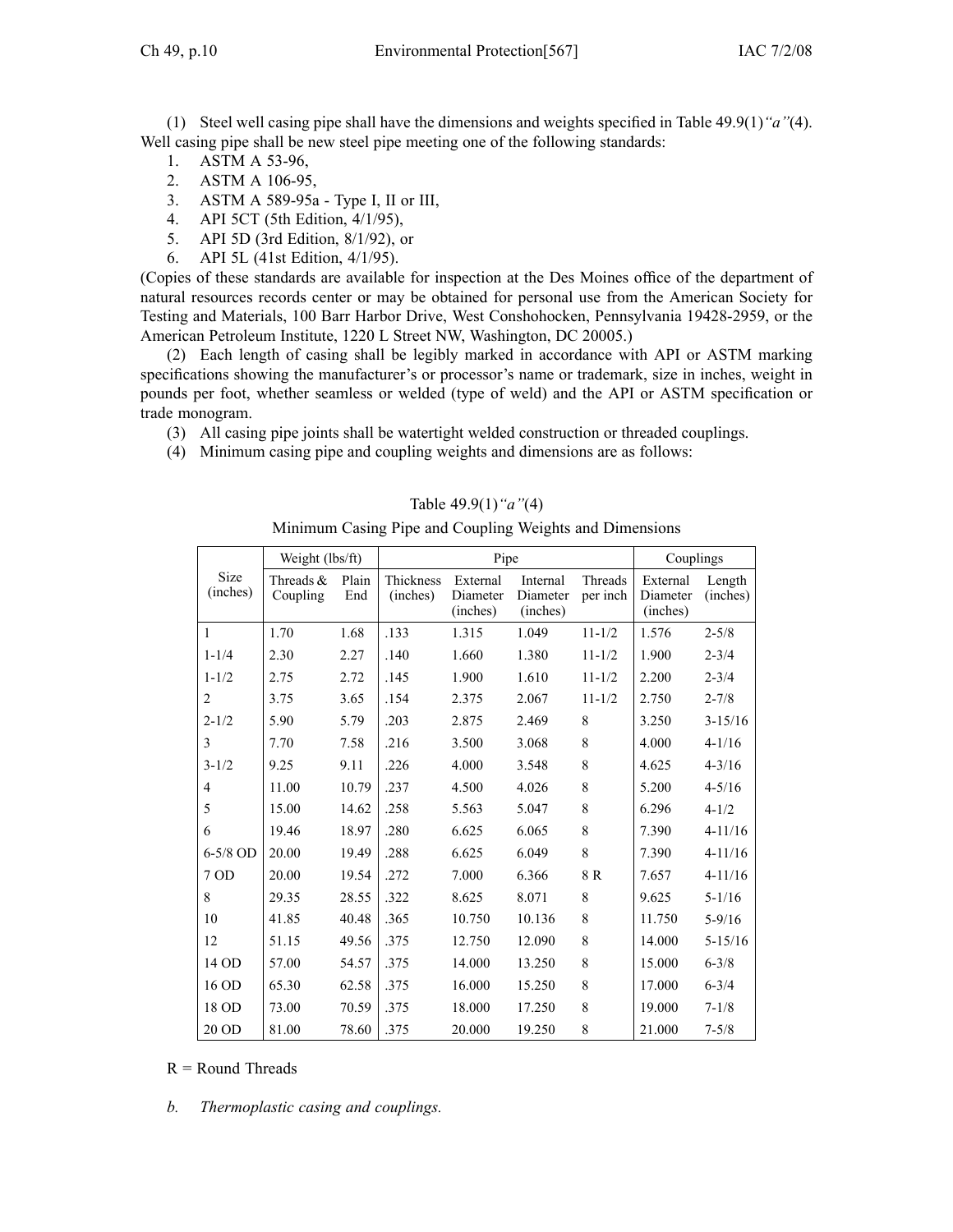(1) Materials. Thermoplastic well casing pipe and couplingsshall be new polyvinyl chloride (PVC) or acrylonitrile-butadiene-styrene (ABS) material produced to and meeting the ASTM F 480 standard and shall have <sup>a</sup> standard dimension ratio (SDR) of 21, 17, or 13.5, <sup>a</sup> dimension ratio (DR) of 18 or 14, or <sup>a</sup> schedule 40 or 80 rating depending upon the specification. Styrene-rubber thermoplastic well casing pipe, including ASTM F 480, may not be used.

(2) Potable water standards. The thermoplastic well casing pipe, pipe couplings, cement, primer and other components used shall be approved for well casing pipe in potable water supplies by the NSF Standard Number 61 or the health effects portion of Standard Number 14 as they relate to well casing pipe, or an approved equivalent organization.

(3) Markings. Each length of casing shall be legibly marked showing the manufacturer's or processor's name or trademark, size in inches, and the ASTM F 480 specification or trade monogram.

(4) Casing joints. The thermoplastic pipe shall be assembled with either flush-threaded joints, integral-bell, solvent-cemented joints, one-piece solvent-cemented couplings or nonmetallic restrained joint system in <sup>a</sup> manner according to the specifications in ASTM F 480.

(5) Hydraulic collapse pressure for plastic casing. The following table provides specifications for maximum hydraulic collapse pressure (in feet of water head) to which PVC well casing of different strengths can be installed.

# Table 49.9(1)*"b"*(5) PVC WELL CASING

Maximum Hydraulic Loading (in feet of water head) (1)

|                  | ASTM F 480 or ASTM 2241 |            |            |           | $C-900$   |      | <b>ASTM 1785</b> |  |
|------------------|-------------------------|------------|------------|-----------|-----------|------|------------------|--|
|                  | <b>SDR</b>              | <b>SDR</b> | <b>SDR</b> | DR        | DR        | SCH. | SCH.             |  |
| <b>SIZE</b>      | $\overline{21}$         | 17         | 13.5       | <u>18</u> | <u>14</u> | 40   | 80               |  |
| 4"               | 257'                    | 496'       | 1,024'     |           |           | 353' | 1,055'           |  |
| $4\frac{1}{2}$ " | 257'                    | 496'       | 1,024'     |           |           |      |                  |  |
| 5"               | 257'                    | 496'       | 1,024'     |           |           | 236' | 758'             |  |
| 6"               | 257'                    | 496'       | 1,024'     | 490'      | 956'      | 177' | 678'             |  |
| 8"               | 257'                    | 496'       | 1,024'     | 490'      | 956'      | 121' | 471'             |  |
| 10''             | 257'                    | 496'       | 1,024'     | 490'      | 956'      | 90'  | 404'             |  |
| 12"              | 257'                    | 496'       | 1,024'     | 490'      | 956'      | 74'  | 376'             |  |
| 16''             | 257'                    | 496'       | 1,024'     | 490'      | 956'      | 70'  | 350'             |  |

(1) Determined by formulae in ASTM <sup>F</sup> 480 with Poisson's ratio of .38

(6) When cement grou<sup>t</sup> is used with thermoplastic casing, the manufacturer's specifications for use shall be followed excep<sup>t</sup> in the top 40 feet.

(7) Thermoplastic pipe extending above ground shall be protected from ultraviolet light exposure.

(8) Under no circumstances shall thermoplastic water well casing be driven.

**49.9(2)** *Grouting guides.* Casing that is to be grouted shall have <sup>a</sup> minimum of two sets of centering guides attached to the casing so as to permit the unobstructed flow and deposition of grout.

**49.9(3)** *Grouting.* Materials and procedures for grouting shall be as follows:

*a. Concrete grout.* The mixture, used with bored and augered wells, shall consist of cement, sand aggregate and water, in the proportion of one bag cement (94 lbs.) and an equal volume of aggregate to not more than six gallons of clean water. Concrete grou<sup>t</sup> shall not be used below the water table. Admixtures to reduce permeability or control setting time must meet ASTM Standard C 494-92. Concrete grou<sup>t</sup> may be used with permission of the administrative authority where large void spaces need to be filled.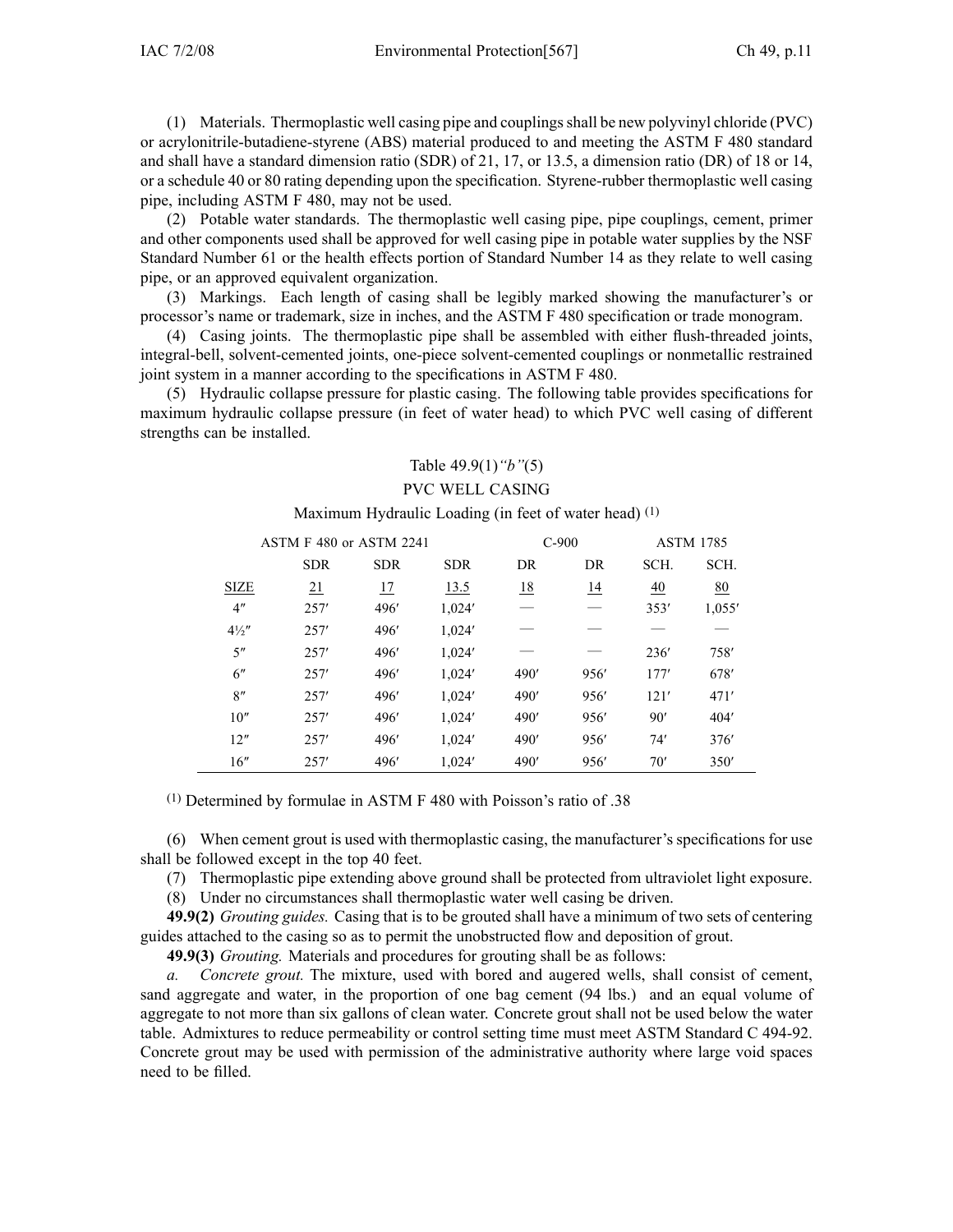*b. Neat cement grout.* The mixture shall consist of one bag of cement (94 lbs.) to not more than six gallons of clean water. Admixtures to reduce permeability or control setting time must meet ASTM Standard C 494-92.

*c. Bentonite grout.* This is <sup>a</sup> mixture of water and commercial sodium-bentonite clay manufactured for the purpose of water well grouting. Mixing shall be per manufacturer's specifications. Sodium-bentonite mixtures that have high viscosity but contain less than 10 percen<sup>t</sup> solids are designed for drilling purposes and shall not be used as grout. Organic polymers used in grou<sup>t</sup> mixtures must meet NSF Standard 60.

*d. Exclusion.* Drilling fluids and cuttings may not be used as grouting material to satisfy the minimum grouting requirements.

*e. Application.* Grouting shall be performed by pumping the mixture into the annular space from the bottom upward through the casing or through <sup>a</sup> tremie pipe until the annular space is filled. Grouting shall be done in one continuous operation, if possible. The bottom of the tremie pipe must remain submerged in grou<sup>t</sup> while grouting.

*f. Exceptions.* The exceptions to this method of application are the use of buried-slab, percussion, or casing-hammer/rotary methods to construct <sup>a</sup> well. The proper grouting methods for these types of wells are specified in 49.8(1) and 49.8(2). Another exception is where dry bentonite is required because circulation cannot be maintained as described in 49.8(1)*"b"*(5).

**49.9(4)** *Pitless adapters and pitless units.* Rescinded IAB 7/21/04, effective 8/25/04.

1 Effective date of 49.9(1) "a" delayed 70 days by the Administrative Rules Review Committee at its meeting held May 12, 1998.

**567—49.10(455B) Well reconstruction.** All well reconstruction must meet the requirements of this chapter. If the well feature in need of reconstruction cannot be brought into compliance with these rules, the well must be properly plugged.

**49.10(1)** *Installing <sup>a</sup> liner.* If the reconstruction will involve the placement of <sup>a</sup> liner, the certified well contractor must then determine whether the proposed reconstruction will be done in order to correct <sup>a</sup> health-related problem. The work to be performed must then be done in accordance with paragraph *"a"* or *"b"* below.

*a.* Standards for installation of <sup>a</sup> liner to correct <sup>a</sup> health-related problem.

(1) The liner shall have <sup>a</sup> minimum of two sets of centering guides to allow the proper placement of grout. In no case shall the liner be driven into place.

(2) The liner shall extend to the ground surface or top of the pitless adapter.

(3) The annular space between the old casing and the liner shall be pressure-grouted in place throughout its entire length using an approved grout.

*b.* Standards for installation of <sup>a</sup> liner to correct <sup>a</sup> problem that is not health-related.

(1) The liner shall extend at least ten feet above the static water level or, if <sup>a</sup> caving zone is present, shall extend above this region.

(2) The liner may be pressure-grouted in place if there is <sup>a</sup> sufficient annular space for proper application of the grout.

*c.* Liner material standards. Liners must meet well casing standards as defined in 49.9(1). Liners may be composed of either steel or thermoplastic with <sup>a</sup> minimum inside diameter of 4 inches. Steel liners must be new and have <sup>a</sup> minimum wall thickness of .188 inches. Plastic liners must have <sup>a</sup> standard dimension ratio of 26 or less or <sup>a</sup> schedule rating of SCH 40 or SCH 80. If the installation does not meet the definition of <sup>a</sup> liner, then casing material shall be used.

**49.10(2)** *Upper terminus.* All well reconstruction performed on the upper terminus of <sup>a</sup> well must meet the standards of this chapter.

**567—49.11(455B) Disposal of drilling mud.** Drilling fluid and mud remaining after construction of <sup>a</sup> well shall not be disposed of in <sup>a</sup> stream or storm sewer nor shall these materials be discharged into <sup>a</sup> sanitary sewer without permission of the owner and operator of the wastewater treatment facility.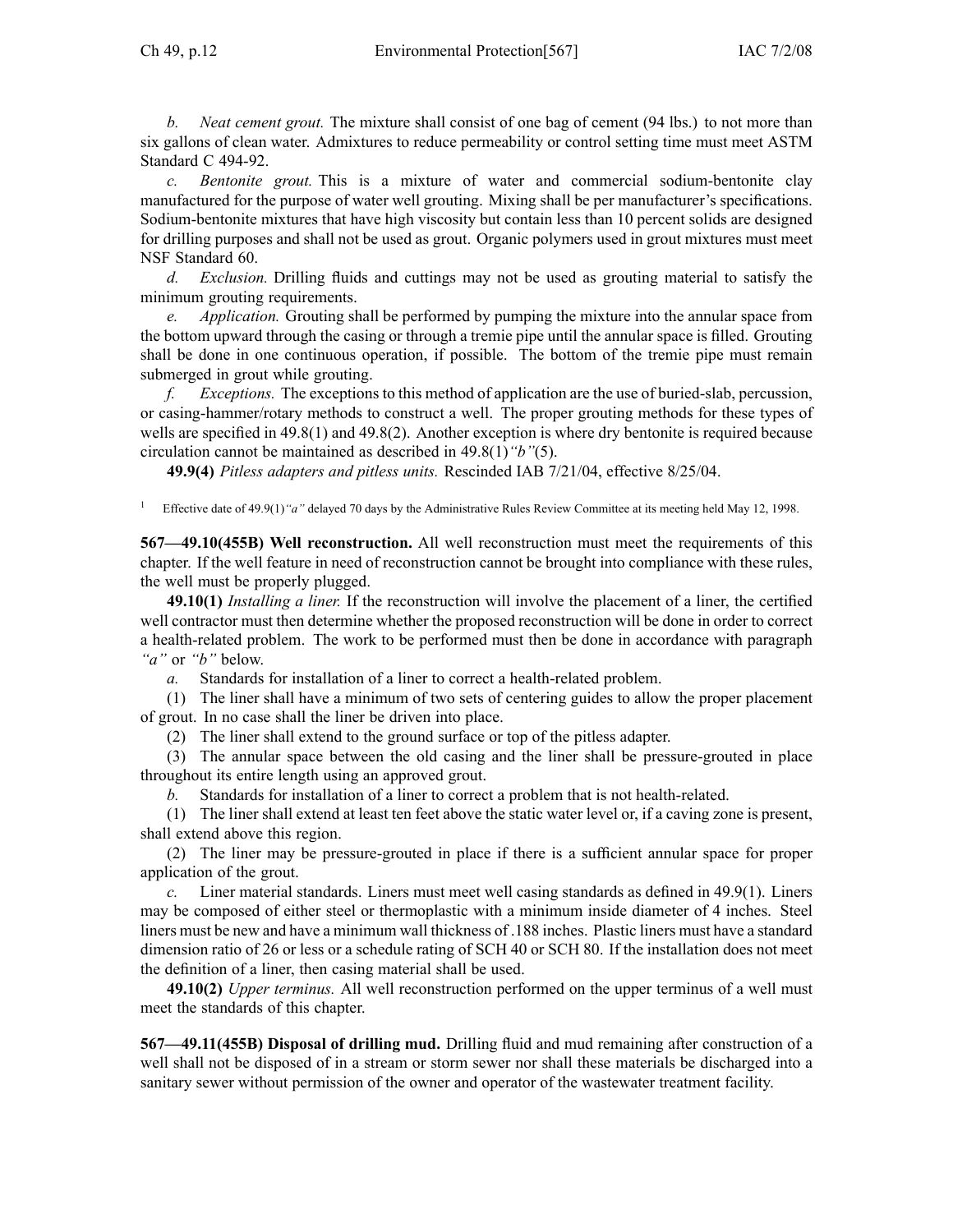### **567—49.12(455B) Pumps and pumping equipment.**

**49.12(1)** *General pump installation requirements.* The installation of pumps shall be planned and carried out so the pump will be:

*a.* Installed so that it and its surroundings are not exposed to chemical or biological contamination;

*b.* Properly sized so asto provide the volume of water necessary, where obtainable, for an adequate water supply;

*c.* Designed to meet the well characteristics and not exceed the yield of the well excep<sup>t</sup> for low yield seepage/storage wells;

*d.* Installed for operation without repriming or breaking suction;

*e.* Installed in such <sup>a</sup> manner as to provide adequate protection against contamination of the water supply from any surface or subsurface sources;

*f.* Installed in <sup>a</sup> manner so that it is accessible for maintenance, repair, and removal.

**49.12(2)** *Lubrication.* Pump motor lubricant or coolant oil shall be United States Department of Agriculture- or United States Food and Drug Administration-approved food contact grade formulations.

**49.12(3)** *Other power pumps.* Other power pumpslocated over the wellshall be mechanically joined to the casing or on <sup>a</sup> pump foundation or stand in such <sup>a</sup> manner as to effectively seal the top of the well. A sanitary seal shall be used where the pump is not located over the well, and the pump delivery or suction pipe emerges from the top.

**49.12(4)** *Hand pumps or similar devices.*

*a.* A hand pump, hand pump head, hand pump stand or similar device shall be constructed so that there are no openings into the interior of the pump or well casing where rain water, insects or vermin can enter. Hand pumps shall be provided with <sup>a</sup> casing vent as defined in 567—49.17(455B), and shall have <sup>a</sup> closed, downward-directed spou<sup>t</sup> and <sup>a</sup> sealed pump rod packing assembly.

*b.* A hand pump shall be attached to <sup>a</sup> well casing by <sup>a</sup> sealed flange or other method approved by the administrative authority to adequately preven<sup>t</sup> the entrance of surface water, dirt, animals, insects, or other foreign matter. The flange shall not be less than 12 inches above <sup>a</sup> concrete slab or the ground surface.

*c.* Where <sup>a</sup> well casing functions as <sup>a</sup> hand pump cylinder wall, the plunger shall not be less than 25 feet below the ground surface. A casing wall weep hole is not permitted.

## **567—49.13(455B) Drop pipe.**

**49.13(1)** *Discharge pipe.* Galvanized, black, or stainless steel drop pipe shall be minimum schedule 40 wall thickness. PVC drop pipe shall be minimum schedule 80 wall thickness. Schedule 80 machined PVC, brass, or stainless steel couplings shall be used with PVC pipe. Polyethylene drop pipe shall be minimum ASTM Standard PE3406 SDR9. Only brass or stainless steel fittings are permitted for use on polyethylene drop pipe. If polyethylene drop pipe is used, the outside diameter of the pump must be at least one inch smaller than the inside diameter of the well casing.

**49.13(2)** *Check valve.* For potable water installations, all pumps shall have <sup>a</sup> check valve within 20 feet of the pump for pump installations without drain-back aeration. For pump installations with drain-back aeration, the check valve shall be below the pitless adapter.

**567—49.14(455B) Pump wiring.** Pump wiring within the well shall be double-jacketed copper wire and shall meet the National Electrical Code specifications for wire sizing, unless the pump manufacturer requires <sup>a</sup> non-jacketed wire. Wire outside of the casing must meet, at <sup>a</sup> minimum, National Electrical Code specifications. Wire shall be secured to the drop pipe at <sup>a</sup> minimum of 20-foot intervals.

## **567—49.15(455B) Pitless adapters and pitless units.**

**49.15(1)** Pitless adapters and pitless units conforming to Pitless Adapter Standard—1997 (PAS-97) as promulgated by the Water Systems Council are considered as complying with these rules. A copy of the standard is available for inspection at the Des Moines office of the department of natural resources records center or may be obtained for personal use from the Pitless Adapter Division, Water Systems Council, 1101 30th Street, NW, Suite 500, Washington, DC 20007.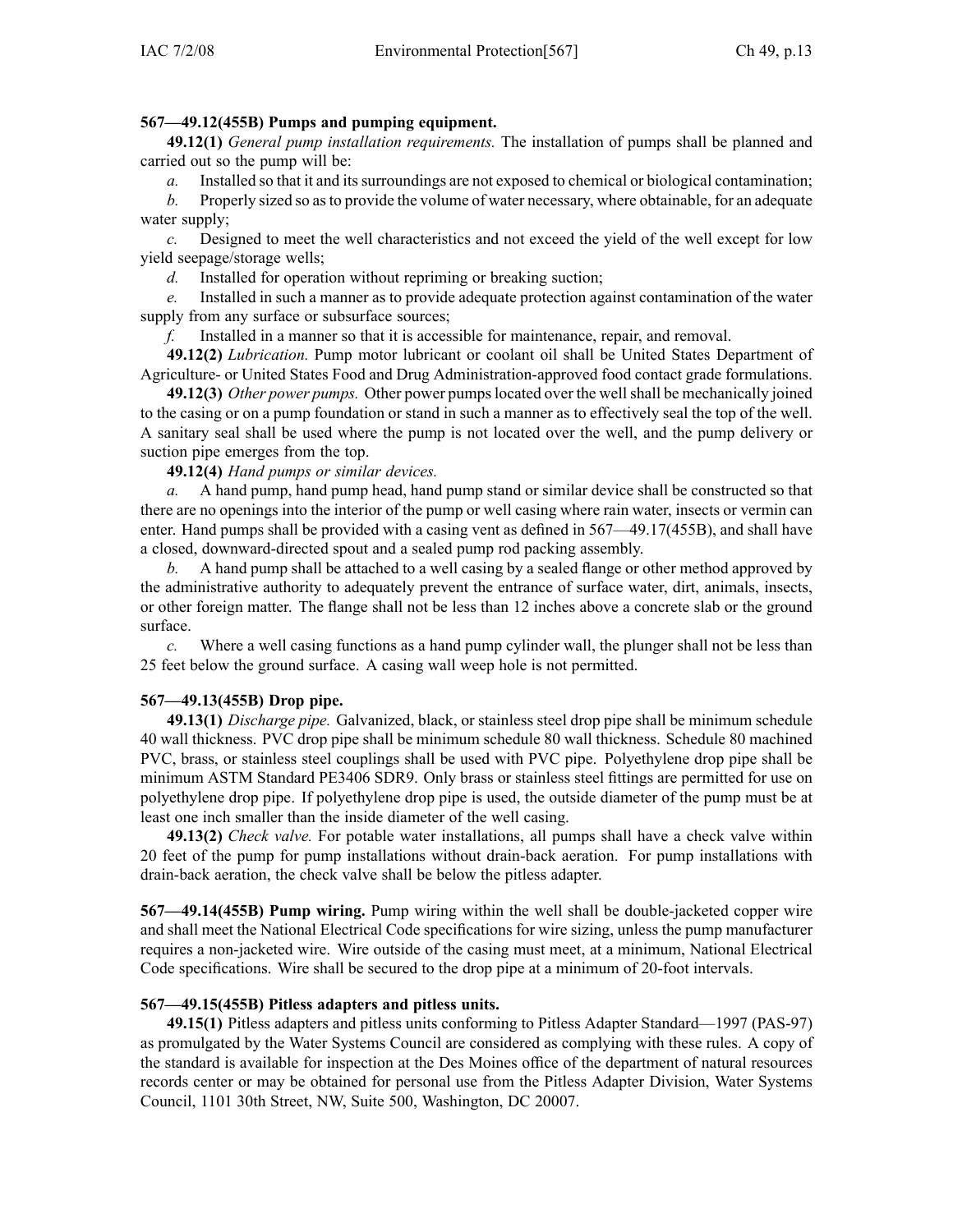**49.15(2)** No well casing shall be cut off or cut into below ground surface excep<sup>t</sup> to install <sup>a</sup> pitless well adapter below the frost level.

**49.15(3)** A pitless subsurface pipe connection to <sup>a</sup> well casing pipe shall be made with <sup>a</sup> weld-on, clamp-on, or bolt-on pitless adapter or weld-on or threaded pitless unit. Aboveground discharge pitless adapters with <sup>a</sup> drain-back into the well are prohibited on systems under continuous pressure.

**49.15(4)** If the pitless adapter is gasketed, the opening in the casing shall be sawed to the diameter recommended by the manufacturer with <sup>a</sup> hole saw and not cut with <sup>a</sup> torch. The pitless adapter used shall have the correct curvature to fit the diameter of the casing.

**567—49.16(455B) Well caps and seals.** A well cap shall be used on any well not protected by <sup>a</sup> wellhouse and must seal tightly against the casing to exclude surface water, dirt, insects or any foreign matter from entering the well. The well casing shall terminate at least one foot above the finished grade surface. A split-top sanitary seal may only be used on <sup>a</sup> well terminating within <sup>a</sup> wellhouse. Any openings in the cap or seal, such as for pump wiring, water depth measurement, or chemical feed, shall be properly grommeted or sealed, excep<sup>t</sup> properly screened and oriented vent openings. There shall be no openings through the well cap excep<sup>t</sup> for <sup>a</sup> factory installed vent, air line chemical feed, and power supply wiring, unless <sup>a</sup> proposal is submitted to and approved by the administrative authority. To be approved, the proposal must show that any entrance into the well cap is watertight and meets the following conditions: prevents surface water from entering the water supply, is secured in position, is removable with tools only, and is resistant to weathering and corrosion.

Well pump systems that are not under continuous pressure and have no pressure tank may discharge out of the top of the well if all connections are watertight welds or grommeted openings. Venting, heights and other cap requirements shall be met.

**567—49.17(455B) Vents.** A well cap used on <sup>a</sup> well that has <sup>a</sup> pitless adapter or pitless unit must have <sup>a</sup> screened vent hole, pointing downward, with not less than 24-mesh noncorrosive screen, and that is at least  $\frac{1}{2}$  inch in diameter. Vent openings shall terminate at least 12 inches above finished ground surface. Venting is required on all wells excep<sup>t</sup> Class 3 wells or flowing water wells.

**567—49.18(455B) Underground piping.** Underground piping from the well casing to the pressure tank shall be <sup>a</sup> minimum 100 psi pressure rating, NSF Standard 61, and meet ASTM standards for potable water.

**567—49.19(455B) Underground wiring.** Underground wiring from the well shall be enclosed in <sup>a</sup> watertight electrical conduit extending from the entrance of the conduit into the casing to <sup>a</sup> minimum of three feet below ground level, threaded into the well cap, or sealed into the cap or casing in <sup>a</sup> watertight manner. The internal passage of the conduit shall be sealed around the wire with <sup>a</sup> nonhardening, pliable sealing compound.

**567—49.20(455B) Sampling faucets.** In all pressure water systems, provision shall be made for collection of water samples directly from the well by installation of <sup>a</sup> sampling faucet before the pressure tank, and prior to encountering any water treatment equipment. The sampling faucet shall be installed at least 12 inches above the floor, have <sup>a</sup> downturned spou<sup>t</sup> and be in an accessible location. All sample faucets shall be metal and have <sup>a</sup> smooth (nonthreaded) outlet.

#### **567—49.21(455B) Hydropneumatic (pressure) tanks.**

**49.21(1)** *Sizing.* The pressure tank shall have an effective water volume large enough to require the well pump to operate at least one minute between low-pressure activation and high-pressure shut off while no water is being used by the system. The minimum allowable pressure at the pressure tank shall be 30 psi.

**49.21(2)** *Constant pressure pump.* Constant pressure/variable speed pumps shall operate at <sup>a</sup> minimum pressure of 30 psi. Pressure tank size shall be according to manufacturer's recommendation.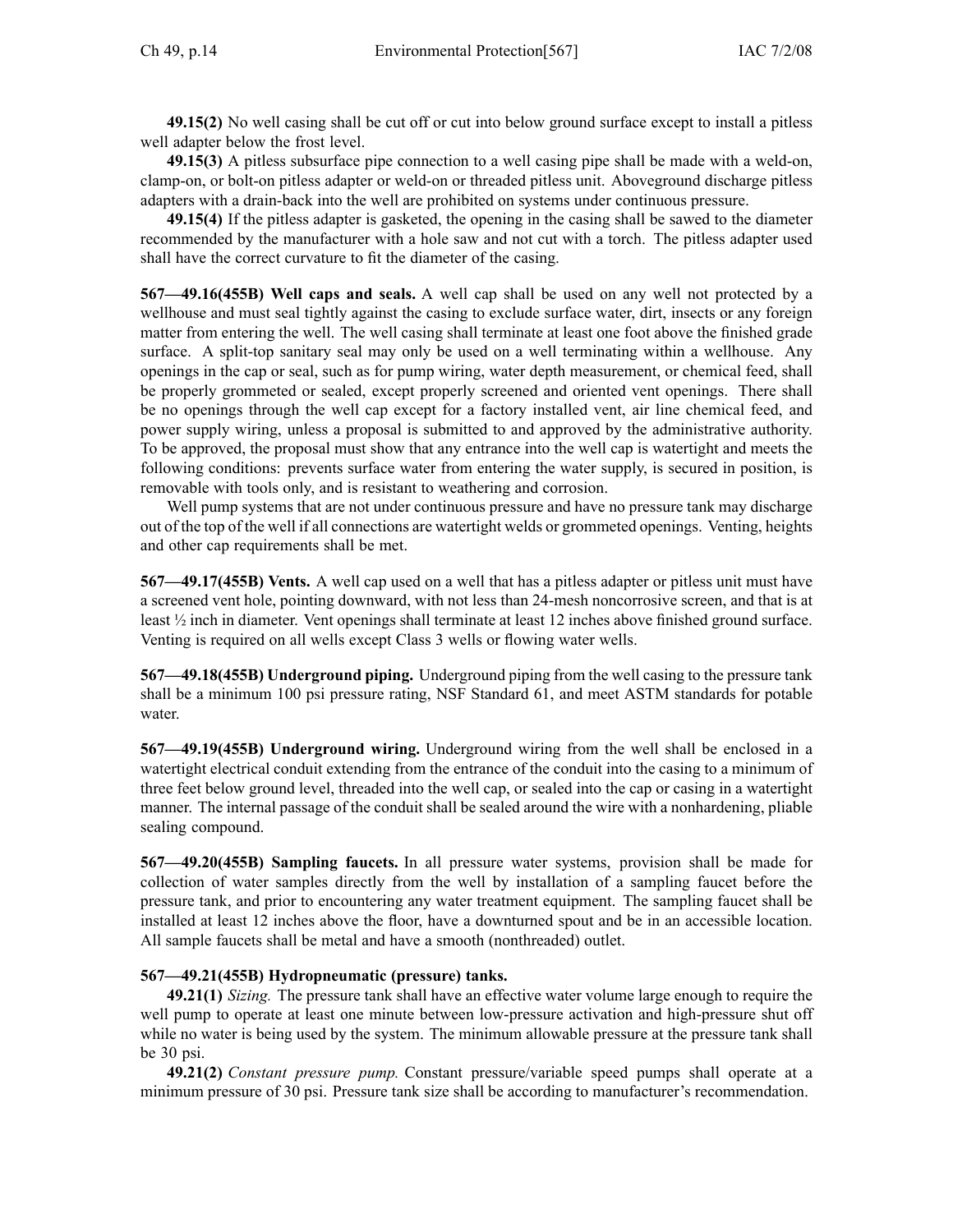**49.21(3)** *Pressure relief valve.* The tank shall have <sup>a</sup> pressure relief valve of <sup>a</sup> size based on the pump capacity if the pump is capable of developing pressure greater than the working pressure of any componen<sup>t</sup> of the system. The pressure relief valve shall be located prior to any shut-off valve on the distribution system side of the tank.

**49.21(4)** *Pressure gauge.* The pressure tank shall have <sup>a</sup> pressure gauge capable of reading at least 100 psi.

**49.21(5)** *Tank appurtenances.* If <sup>a</sup> non-bladder tank is used, it shall be equipped with <sup>a</sup> means of adding or venting air from the tank to maintain the proper air-water ratio.

**49.21(6)** *Tank location.* Buried pressure tanks shall not be permitted after July 1, 2009. If pressure tanks are not located in <sup>a</sup> residence or other heated structure, they should be housed in the following manner:

*a. Buried vault (frost pit).* The vault and vault opening shall be sized to allow ease of access for the installation and maintenance of necessary equipment. The vault shall be as watertight as possible. The outside of the vault should be completely tiled at the base and either drain to daylight or to <sup>a</sup> sump pit that is equipped with <sup>a</sup> sump pump. The trench should be backfilled with pea gravel to one foot above the tile. All wiring in the vault shall be in watertight conduit. No buried vault shall be allowed within <sup>a</sup> 100-year flood plain. Buried vaults are not recommended because of the hazard associated with confined space entry.

*b. Aboveground structure.* The structure and access opening shall be sized to allow the installation and maintenance of necessary equipment with <sup>a</sup> minimum of inconvenience. The structure shall be of an all-seasons design. It shall be insulated and heated to preven<sup>t</sup> freezing of the tank. If <sup>a</sup> poured concrete floor is provided, the top of the floor shall be at least four inches above the surrounding ground and be sloped to <sup>a</sup> drain or to the door to facilitate drainage of the room. It is recommended that the structure be located no closer than ten feet from the well. If the structure is located over the well, it must have <sup>a</sup> hinged roof or removable hatch over the well or have other provisions for pulling the well pump.

**567—49.22(455B) Electrical connections.** At <sup>a</sup> minimum, all electrical installation shall be performed and maintained in accordance with the current National Electrical Code. A certified pump installer may perform wiring from the pump to the electrical panel unlesslocal ordinancesrequire additional licensing.

**567—49.23(455B) Interconnections and cross connections.** No connection between <sup>a</sup> well or boring and another well, boring, watersupply system, any chemical injection or contamination source is allowed unless the connection is:

- 1. Protected by an air gap;
- 2. Protected by <sup>a</sup> backflow prevention device; or

3. Between wells or borings that meet the construction standards of this chapter, are used for the same purpose, and have equivalent quality water supply.

## **567—49.24(455B) Backflow prevention for chemical injection systems for nonpotable water wells.**

**49.24(1)** *Backflow protection for irrigation.* Where <sup>a</sup> chemical injection system is connected directly to <sup>a</sup> water well used for irrigation and that is not used as <sup>a</sup> potable water supply, <sup>a</sup> single-check spring-loaded backflow preventer shall be installed between the point of chemical injection on the pump discharge piping and the water well in accordance with the manufacturer's instructions. The check valve shall withstand <sup>a</sup> minimum hydraulic pressure of 150 psi without leaking. The backflow device shall be provided with the following:

- *a.* Valving so that water can be drained from the system to preven<sup>t</sup> freezing.
- *b.* A vacuum relief valve to preven<sup>t</sup> backsiphoning of chemicals into the well.

*c.* An automatic low-pressure drain at least  $\frac{3}{4}$  inches in diameter, positioned so that when draining occurs liquid will flow away from the well. The low-pressure drain shall be at least six inches above grade. The automatic low-pressure drain shall quickly drain the check valve body of water when operation of the water well pump is discontinued.

*d.* A watertight seal around the check valve.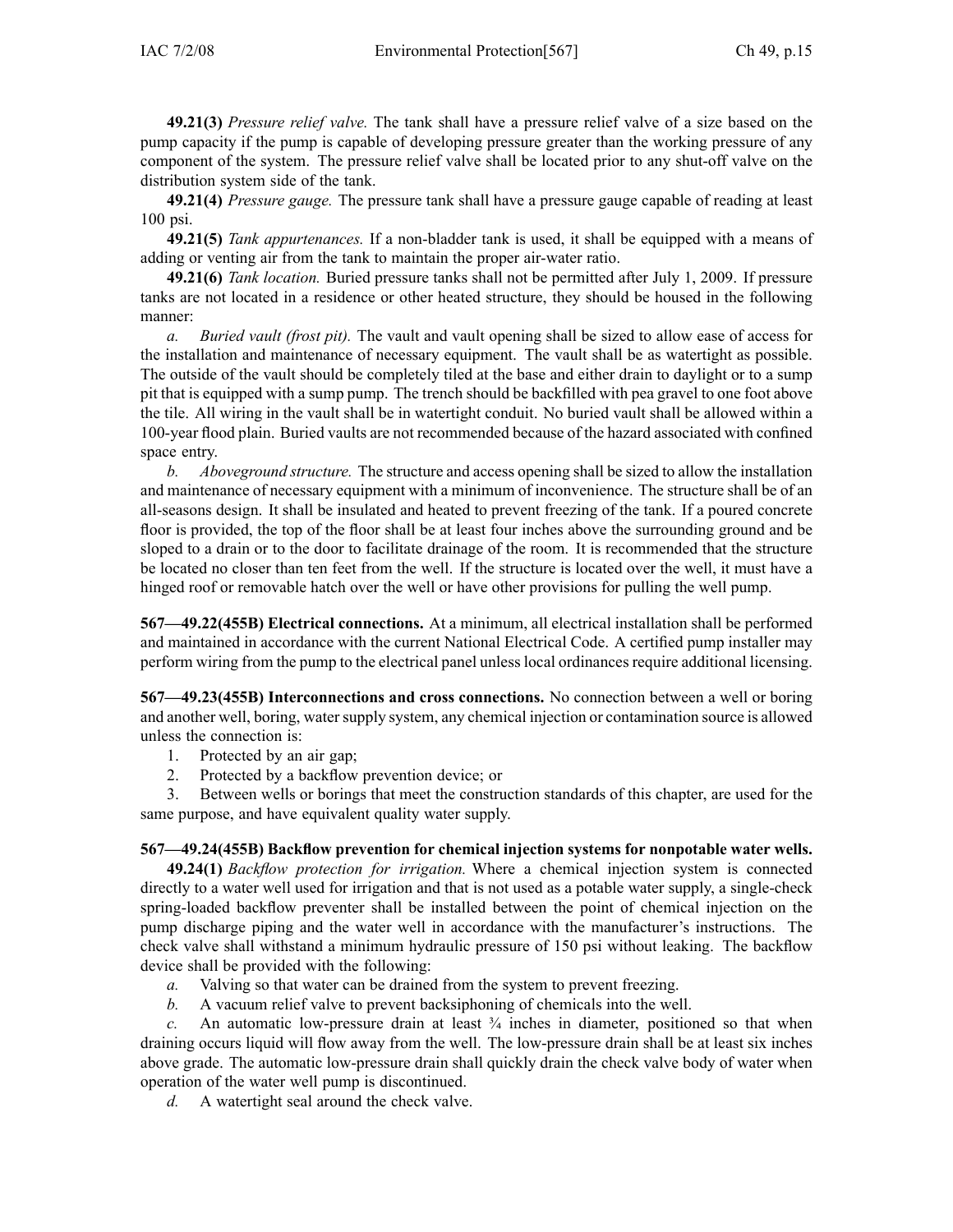*e.* An inspection por<sup>t</sup> four inches in diameter to allow inspection of the operation of the check valve.

**49.24(2)** *Pump control interconnection.* The water well pump and the chemical injection pump shall be electrically connected so that, when the water well pump stops, the chemical pump will shut off automatically.

**567—49.25(455B) Filters and water treatment equipment.** Filters and water treatment equipment shall be installed and operated in accordance with manufacturers' directions.

**567—49.26(455B) Well disinfection.** All new, repaired or rehabilitated wells shall be pumped to waste until the water is free of drilling mud, drill cuttings and sand, and the water is clear. Wells and water systems shall be disinfected by the contractor following completion of construction and whenever any wellservices have been performed. A chlorine solution such as <sup>a</sup> sodium or calcium hypochlorite shall be used. Chlorine compounds used for well disinfection must meet NSF Standard 61 and have no additives.

**49.26(1)** The disinfectant shall be dispersed throughout the entire water column in the well. The disinfectant shall also be brought into contact with the inside of the well casing pipe above the static water level.

**49.26(2)** The disinfectant shall remain in the well for <sup>a</sup> minimum of 2 hours if <sup>a</sup> concentration of at least 100 mg/L chlorine is achieved, or <sup>a</sup> minimum of 24 hours if at least 50 mg/L is achieved.

**49.26(3)** For emergency situations, <sup>a</sup> contact time of <sup>a</sup> minimum of 30 minutes shall be provided at <sup>a</sup> chlorine concentration of at least 200 mg/L.

**49.26(4)** The amount of HTH or household bleach required for <sup>a</sup> chlorine concentration of 200 mg/L is given in the following table:

#### Table 49.26(4)

Amount of chlorine disinfectant required for every 25 feet of water in well

| Well casing diameter (in inches)                                                             |     |     |         | 12                       | 24   |      | 36   |
|----------------------------------------------------------------------------------------------|-----|-----|---------|--------------------------|------|------|------|
| Amount of pelleted HTH (in ounces)<br>containing approx. 70 percent<br>Ca(OCl <sub>2</sub> ) | 0.7 | 1.5 | 2.6 5.6 |                          |      | 36.  |      |
| Amount of chlorine bleach (in pints)<br>containing 5.25 percent NaOCl)                       | 0.5 |     |         | $1.2$ $2.1$ $4.7$ $10.6$ | 18.8 | 29.3 | 42.2 |

**49.26(5)** Dry disinfectant shall be dissolved in <sup>a</sup> separate container of water before introduction into the well. The solution shall contain not more than eight ounces of pelleted HTH disinfectant per five gallons of water.

#### **567—49.27(455B) Water sampling and analysis.**

**49.27(1)** The owner of <sup>a</sup> new, reconstructed, or rehabilitated well shall be responsible for submitting <sup>a</sup> water sample to <sup>a</sup> certified laboratory for coliform bacteria and nitrate analysis*.* The water sample shall be collected at least 10 days and not more than 30 days after <sup>a</sup> well is pu<sup>t</sup> into service following the construction, reconstruction, or rehabilitation. The analysis results shall be submitted to the administrative authority.

**49.27(2)** If the water sample analysis detects presence of bacteria, the disinfection procedure described in rule 49.26(455B) shall be repeated.

**567—49.28(455B) Abandonment of wells.** Abandoned wells are <sup>a</sup> contamination hazard to the water bearing formation as well as <sup>a</sup> physical hazard for people.

**49.28(1)** *Plugging rules.* Abandoned wells shall be properly plugged as required in 567—Chapter 39.